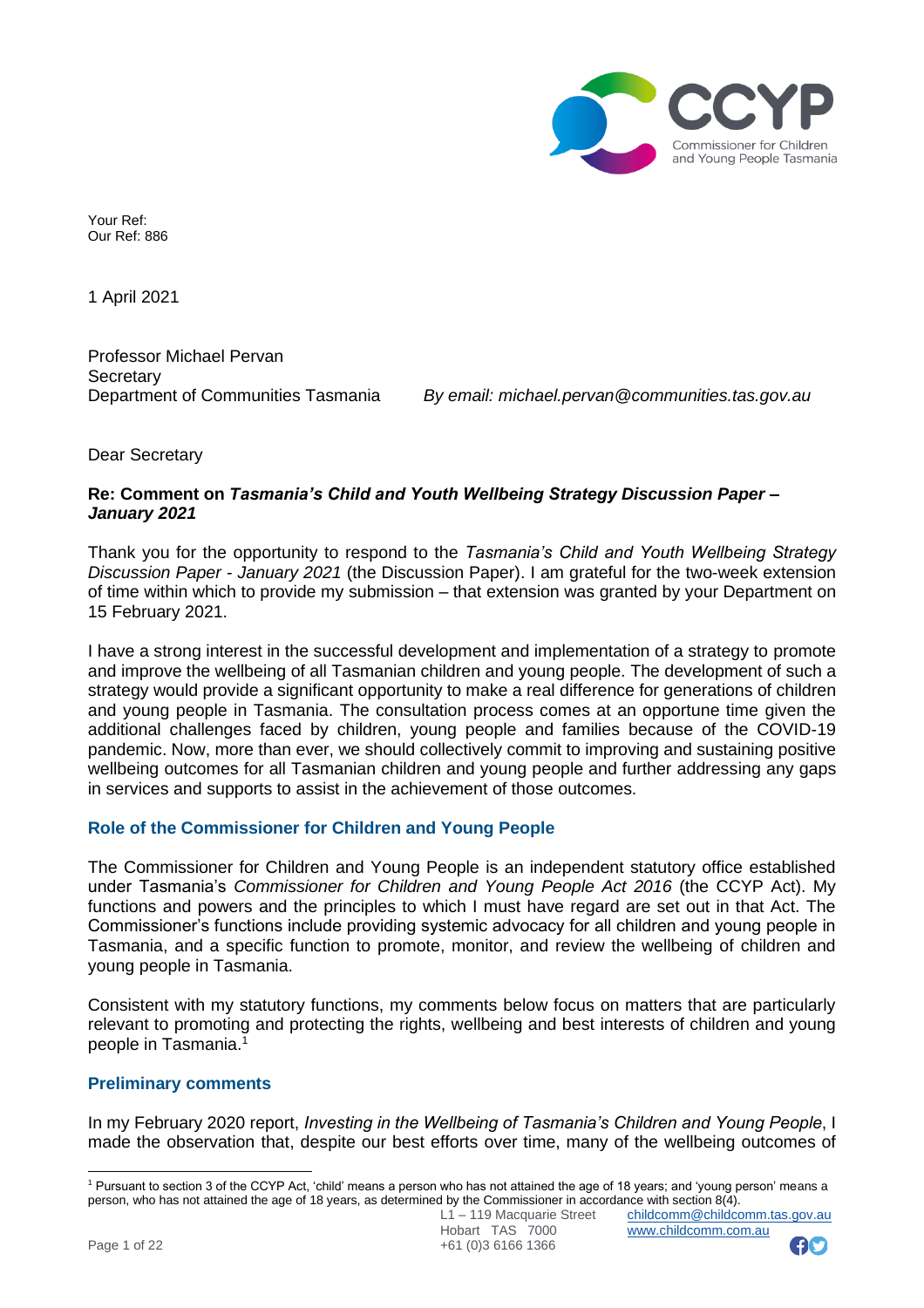

children and young people in Tasmania have remained stagnant or worsened. One of the key recommendations of my report was the development of a long-term, cross-partisan, evidenceinformed strategy for promoting and improving the wellbeing of children and young people in Tasmania, with the first 1,000 days as a key priority for all relevant government agencies.

In March 2020, the Tasmanian Premier, the Hon Peter Gutwein MP announced in his first State of the State address that the Government would progress a child and youth wellbeing strategy including a specific focus on the first 1,000 days of children's lives.

I acknowledge the significant amount of work undertaken to prepare the comprehensive Discussion Paper and to develop flexible and creative consultation mechanisms to enable broad engagement in a community discussion about what is needed to promote and improve the wellbeing of Tasmania's children and young people (see [wellbeing.tas.gov.au\)](https://wellbeing.tas.gov.au/). The development of any strategy to improve the wellbeing of children and young people in our state should be guided and informed by the voices of Tasmanians, most importantly our children and young people and those who care for them.

In 2020, I was asked by the Tasmanian Government to undertake targeted consultations with children and young people to ensure the voices of young Tasmanians aged 0-17 years can contribute to the co-design and development of a child and youth wellbeing strategy. Specific funding was provided for this purpose and consultations occurred in November and December 2020. I have compiled a report (*We Call it Happy. CCYP Wellbeing Consultations with 0-18 Year Old Tasmanians*) and, with the assistance of external partners, helped children to create a children's book *(When I Wake Up I Smile. A book of wellbeing by 156 children across Tasmania).* These publications capture the breadth and diversity of the views of children and young people who took part in the consultations, as well as the parents and carers of very young children and will be launched later in 2021. I have therefore not included in this submission specific quotes from children and young people, but rather I have drawn on their views, as expressed in these publications.

The broad approach to consultation outlined in the Discussion Paper and reflected in the consultation options still available on the dedicated wellbeing website offer an exciting opportunity. It means that decision-makers can really hear and engage with the voices of children and young people, parents and carers, and those who support children and young people in our community, so that their hopes and dreams for Tasmania's children and young people can be considered and reflected in policy development.

For ease of reading, I have divided this submission into two parts. **Part 1** includes high-level feedback and comments intended to inform the development of a strategy to improve the wellbeing of Tasmania's children and young people. **Part 2** provides detailed information about the types of evidence-informed initiatives that I believe are worthy of initial inclusion in such a strategy under each of the domains of the *Tasmanian Child and Youth Wellbeing Framework*, including for children and young people with specific needs and interests.

# **Part 1. High-level feedback**

# **1. Long-term evidence-informed strategy**

The aim of a Tasmanian child and youth wellbeing strategy should be to promote and enable a coherent and consistent approach across government and the Tasmanian community to achieving improved and enduring wellbeing outcomes for Tasmania's children and young people. A strategy such as this should tell us what we collectively want to achieve, who will do what and where, and how we will know if, collectively, our policies, programs and services are making a difference to the lives of young Tasmanians. It should include shared objectives and outcomes to work towards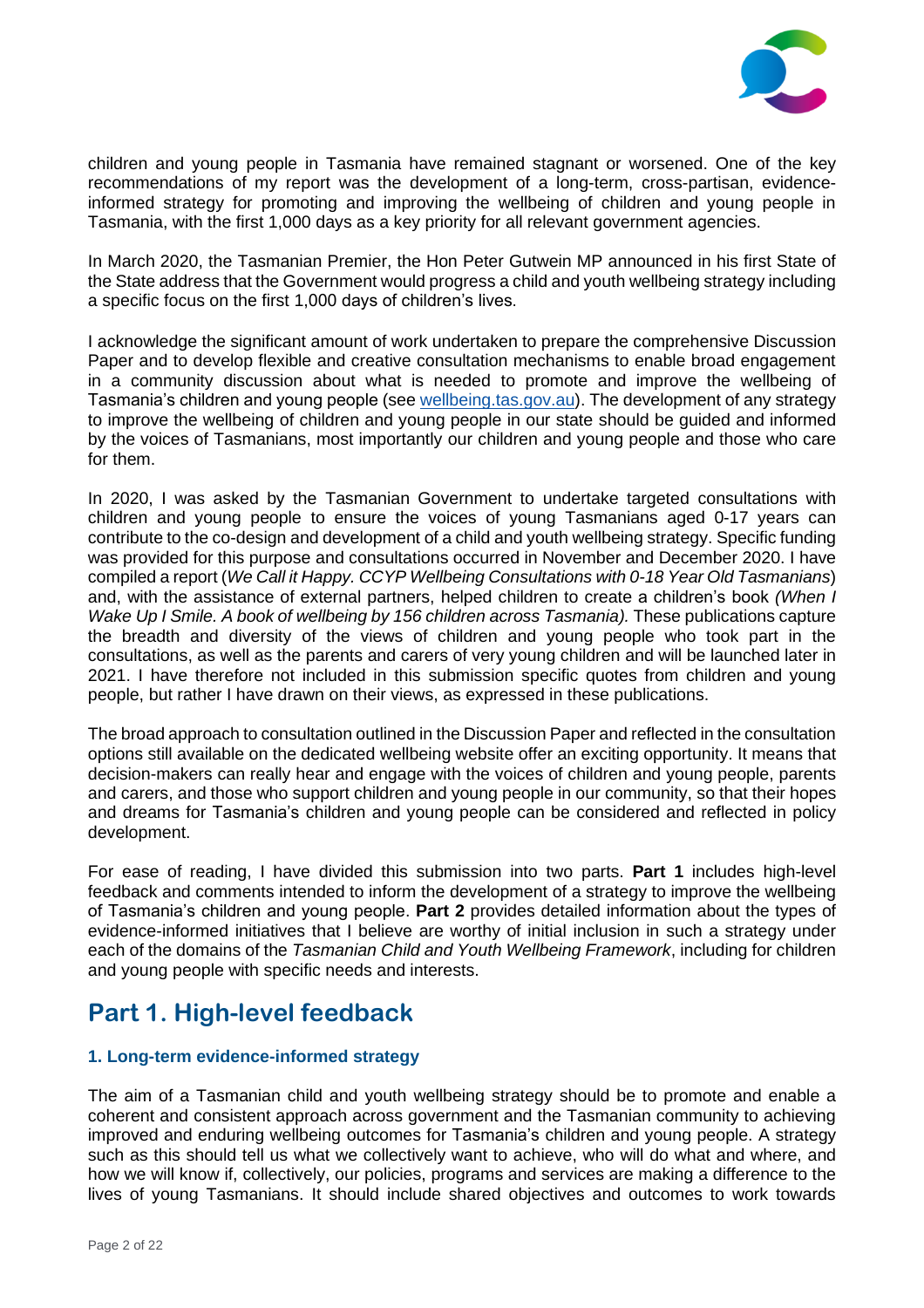

(across the government and non-government sectors), and a way to measure progress focusing on all aspects of children's development and wellbeing. Therefore, the first step in developing a strategy such as this should be to develop shared wellbeing objectives and desired outcomes. This step is vital as it would provide overarching statements about what we would like to achieve (the desired results) and would help to monitor progress towards the broader vision.

The objectives could be aligned to each of the six domains of the *Tasmanian Child and Youth Wellbeing Framework*, or cross-cutting objectives could be included to recognise the importance of, for example, early intervention and prevention across multiple domains. Fundamentally, without objectives and outcomes, it is difficult to align and prioritise initiatives or to know how to measure progress toward the outcomes. Draft objectives and outcomes should be developed and consulted on so that there can be broad agreement across the community as to what we would like to collectively achieve. Current and proposed initiatives could then be tied to the achievement of those objectives and outcomes to maximise success. The development of shared wellbeing objectives and outcomes should be a fundamental part of the development of a child and youth wellbeing strategy, rather than just an element of the information strategy mentioned at page 75 of the Discussion Paper.

Notwithstanding my comments above, there are some initiatives which, in my opinion, could lead to substantial improvements in the wellbeing of Tasmanian children and young people and are therefore worthy of consideration as initial actions, while objectives and outcomes are being agreed. I have described these initiatives in **Part 2** of this submission.

The next step should be the selection of indicators at both the output and outcome levels to measure progress against the objectives. These indicators would need to be clearly defined and operationalised by defining how and by whom the data would be collected and analysed. I understand that the proposed information strategy would provide a measurement framework for the strategy. In my view, a measurement framework should be incorporated into the substantive strategy rather than sitting in a separate or standalone strategy. (I discuss approaches to measurement and data sources in more detail below.)

The development and refinement of a child and youth wellbeing strategy should be ongoing over its lifetime to ensure that we are regularly reflecting on and incorporating the changing context over time. Regular reviews of the strategy would enable the identification of any gaps or programmatic overlaps, initiatives that may need redesigning, or output and outcome indicators that may no longer be relevant. As has been done in the context of New Zealand's Child and Youth Wellbeing Strategy, the development of action plans outlining priority action areas, for example, for a particular period of time, or for particular groups of children, aligned with wellbeing domains, may provide a mechanism for ongoing refinement to occur. Further, regular consultation and feedback from stakeholders, including children and young people, should be embedded into the lifecycle of a strategy.

A strategy such as this should demonstrate to children, young people, their families and the wider community that government is serious about supporting a better future for all Tasmanian children and young people, not just in the short-term but for many years to come.

# **2. Overarching vision**

I understand that through the broad consultation process, children, young people and their parents/carers, organisations working with children and young people, and other stakeholders have expressed views on their vision for improving the wellbeing of children and young people in Tasmania. It is clear from the consultations I have held around the state with children, young people and parents/carers that they have lots of great ideas that could contribute to the development of an overarching vision for a strategy to improve the wellbeing of Tasmania's children and young people. I strongly recommend that any vision reflects the ideas and aspirations of children and young people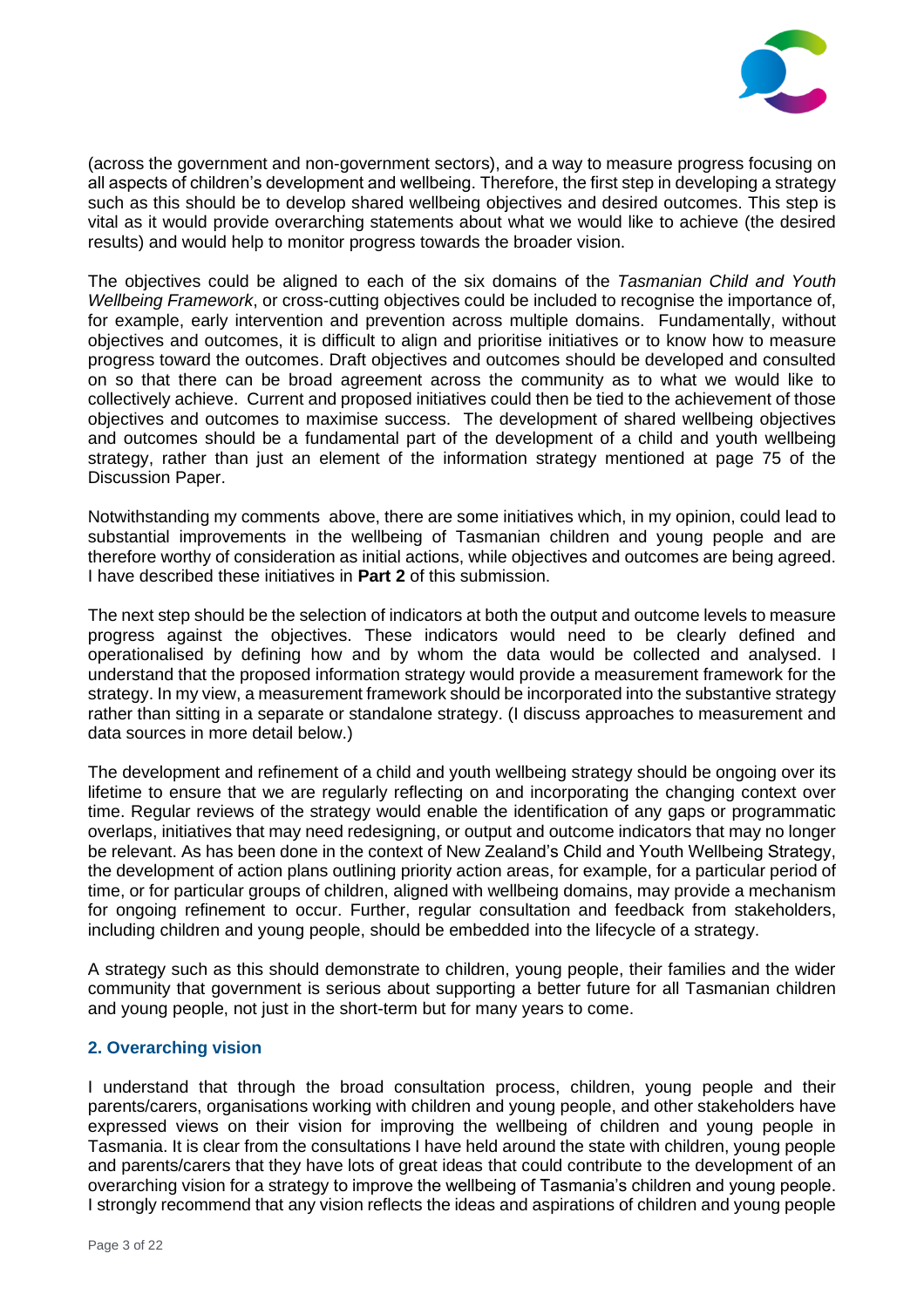

and those who care for them and is reflective of how Tasmanian children and young people think and talk about wellbeing.

# **3. Wellbeing domains**

Based on my consultations with children and young people, there is a clear need for any strategy to improve the wellbeing of children and young people in Tasmania to take account of the effect of climate change and the environment on the wellbeing of children and young people now and into the future. Concerns about climate change and the environment have been consistently raised with me by Tasmanian children and young people throughout my term as Commissioner, including during the CCYP wellbeing consultations mentioned above.

Children and young people have spoken to me about how they see a link between the health of the environment and their own wellbeing, and their wish for genuine leadership on addressing climate change. They also spoke about the need for Tasmania to lead the way by having a greater focus on sustainable living, environmental protections, and green technology. Concerns about the future are leading to increases in stress and worry in the lives of children and young people, which are having a clear impact on their wellbeing.

Before the recent CCYP wellbeing consultations with children and young people, in early 2020, children and young people participating in the CCYP Ambassador Program developed an online digital magazine ("zine"), called *Future Tasmania*, which examined issues they would like addressed to make their future Tasmania a better place. The Ambassadors chose to explore three key topics, one of which was climate change and the environment. The zine was presented to political leaders and key decision-makers at a state-wide event in September 2020 and can be viewed on my website [here.](https://zine2020.childcomm.tas.gov.au/) The zine provides insights into children and young people's views on their future and how climate change affects every part of their lives and their wellbeing. More information about the CCYP Ambassador Program is available on my website.

# **4. First 1,000 days: Ensuring the best start in life of all Tasmanian children**

I am a strong advocate for investing early in the life of a child, particularly in the first 1,000 days. In my view, the first 1,000 days of a child's life should be a specific focus of any strategy to improve the wellbeing of children and young people. The first 1,000 days are a precious opportunity to give all children the best start in life and lay the foundations for healthy, happy and prosperous lives. Investment in the first 1,000 days should begin during pregnancy to ensure parents are supported to provide a safe, healthy and nurturing environment for their growing child.

The first 1,000 days should be a discrete component of a strategy such as this to ensure its importance is adequately elevated. This would include dedicated objectives, outcomes and measures linked to tangible efforts to improve wellbeing from conception to two years. As Co-Chair of the B4 Early Years Coalition (B4), I see the potential for a specific role for B4 in any governance arrangements established to oversee the development of the first 1,000 days component of a child and youth wellbeing strategy and also a distinct role in its implementation. For example, I note that Western Australia has established the Early Years Initiative, a 10-year three-way partnership between the Western Australian Government, Minderoo Foundation and Telethon Kids Institute (through CoLab) to improve the health, development and learning of children from conception to the age of 4. The Initiative's board is made up of representatives from these organisations, with two independent co-chairs. The Initiative will bring together community leaders, all levels of government, researchers, business and philanthropic organisations to achieve better outcomes for Western Australian children and families.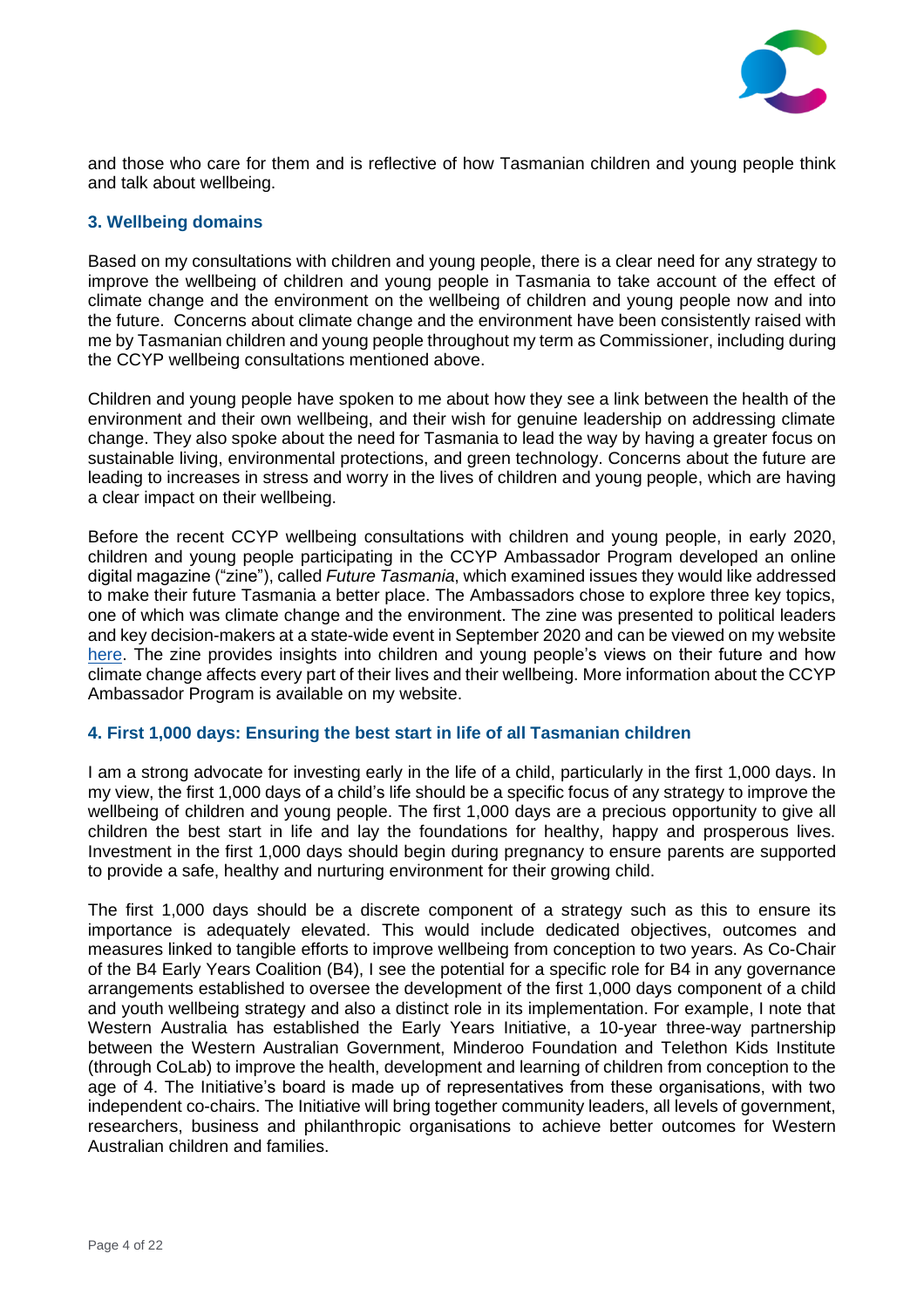

To adapt to a new policy setting, B4 would need to be refocused and refined to have more reach and influence across Tasmanian communities, particularly in regional areas. Consideration should be given to B4's potential future role and scope, including it being:

- an independent voice to government and the community with a primary focus on the first 1,000 days, as well as on the first 4 years of children's lives;
- centrally located to be a primary advisor and communicator on emerging whole-ofgovernment policy on the importance of the first 1,000 days to Tasmanian children and young people's wellbeing;
- appropriately resourced to enable influence, communication (including social media and marketing campaigns) and best practice development and promotion; and
- connected (including through the ability to partner) for influence including with communities, businesses, government and non-government organisations.

There is no reason to delay the investment in, and implementation of, evidence-informed actions relevant to the first 1,000 days of children's lives. In **Part 2** of this submission, I have identified several priority initiatives under this specific focus area.

# **5. Governance and accountability**

Wellbeing affects the immediate quality of a child's life and their ability to thrive today, but it also shapes their future wellbeing and, in turn, the wellbeing of our population as a whole. It is also important to acknowledge that improved child and youth wellbeing cannot be achieved through direct government action alone – it is a collective responsibility. The ecological model of child development recognises that families, communities and broader society all contribute to a child's sense of wellbeing. Therefore, the roles and responsibilities of everyone involved in promoting the wellbeing of children and young people need to be explicitly acknowledged in a strategy such as this, including how the government will support and assist families, communities, and the non-government sector to contribute to the desired wellbeing outcomes. Governments should listen to and seek advice from communities on their priorities for achieving improved wellbeing for children and young people. In this way, we can identify place-based solutions that can be owned and implemented by communities.

I acknowledge the development of a combined governance framework to oversee major reforms relating to the safety and wellbeing of children and families. The Children, Young People and Families Safety and Wellbeing Governance framework includes a Cabinet Committee supported by a Steering Committee, a Cross Agency Working Group and a Community Consultative Group – Child and Youth Wellbeing, as well as a Community Consultative Group – Family and Sexual Violence. This approach reflects my view, as expressed in my February 2020 report, that responsibility for improving wellbeing outcomes for Tasmania's children and young people should sit with the Cabinet of the day, along with active engagement by central agencies. I also note that work is underway to develop an improved cross-sectoral policy response for children aged less than 16 who experience homelessness alone.

In his *Review of the Tasmanian State Service Interim Report*, Dr Ian Watt AC proposes that the Government identify a number of 'premier priorities' to be addressed collectively (i.e. through a multiagency response and possibly with collaboration outside the Tasmanian state service (TSS)), with clear accountabilities and reportable targets. Dr Watt emphasises that:

Government commitment at the outset will be critical, especially from the highest levels of leadership. The approach to identifying 'premier priorities' must be led by the Premier and Ministers to ensure the issues selected are genuinely high priority and meet the criteria of requiring a multi-agency response, and, in some cases, partners outside of government. They should be identified, defined and agreed to based on the best available data and evidence, and be measurable with targets and Key Performance Indicators. Each priority should be driven by a lead agency; however, all agencies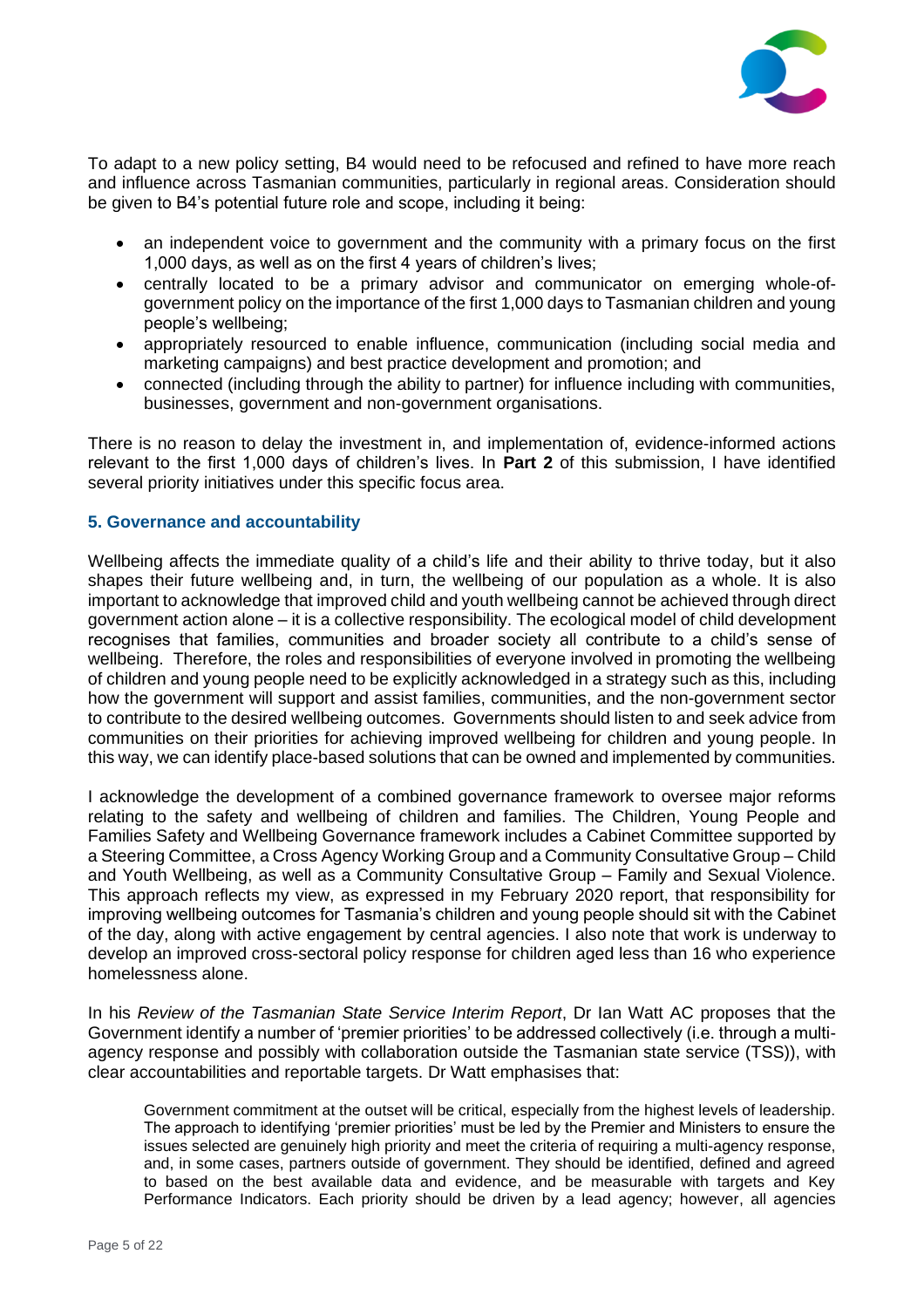

involved in the response should be responsible for addressing the issue. Heads of Agencies should be accountable for providing regular advice to Government on priorities and for developing targets. They must be accountable for organising and mobilising their agency's resources in a way that contributes effectively to the shared imperative of meeting those targets.<sup>2</sup>

It is my strong view that promoting child wellbeing should be one such 'premier priority' for the Tasmanian Government. Greater accountability for improving the wellbeing of our children and young people now and into the future will be achieved by collectively identifying and committing to specified wellbeing outcomes, aligning our efforts, and measuring and reporting on our progress.

A legislative mechanism would ensure a long-term commitment to, and accountability for, improving the wellbeing of children and young people. Overarching enabling legislation could, for example, contain principles for promoting and improving child wellbeing, long-term goals and even targets and require governments to regularly report publicly on their progress.

Part 1 of the New Zealand's *Children's Act 2014* provides an example of a long-term legislative commitment mechanism for improving the wellbeing of children and young people. It requires successive governments to adopt (in consultation with children, the Children's Commissioner, and Maori representatives), publish and review a strategy for improving the wellbeing of all children with a particular focus on those with greater needs, and for reducing and mitigating the impacts of child poverty and socio-disadvantage experienced by children. The strategy is intended to help New Zealand meet its international obligations, including its obligations under the UN *Convention on the Rights of the Child*. The strategy must indicate the outcomes sought, the extent to which those outcomes are measurable, and how those outcomes will be measured (including how disparities in outcomes will be measured for children in poverty and those experiencing socio-economic disadvantage). Further, the strategy must indicate the evidence-informed policies that the government intends to implement to achieve the outcomes sought, and provide details of any intended evaluation of the effectiveness of those policies (subsequent strategies must then indicate steps taken to evaluate the effectiveness of those policies). Importantly, the responsible Minister must prepare and table an annual progress report in achieving the strategy's outcomes. Further, New Zealand's *Child Poverty Reduction Act 2018* requires the government of the day to set longterm and intermediate targets on a set of child poverty measures against which the government must report annually.

As outlined in the Discussion Paper and in Appendix 1 of my February 2020 report, there are many international examples of how wellbeing measures, targets, and strategic focus areas can be enacted in legislation to ensure successive governments can be held accountable for progress. It is my preference that any strategy to promote and improve the wellbeing of children and young people in Tasmania, and in particular mechanisms to promote accountability including through public reporting, is underpinned by a legislative framework. Such an approach is more consistent with the long-term, cross-party strategy I recommended in my February 2020 report.

Child impact assessment is critical to identifying the potential impacts of a policy or legislative amendment on the rights and wellbeing of children.<sup>3</sup> Child impact assessment can assist and enable government and non-government organisations to 'identify, analyse and assess the impacts of any proposed law or policy on the rights and wellbeing of children and young people. The impacts can be direct or indirect; short, medium or long-term; and positive, negative or neutral'. <sup>4</sup> Regardless of any legislative requirements, all decisions on key policies and legislation in Tasmania should be informed by an assessment of the impact of proposed laws, policies, projects, and programs on the rights and wellbeing of children and young people in Tasmania. Evidence indicates that child impact assessments are more likely to be effective where there is sustained political commitment, child

<sup>2</sup> Dr Ian Watt AC, *Review of the Tasmanian State Service Interim Report, 2020*, Department of Premier and Cabinet, 25.

<sup>3</sup> <https://www.ccyp.wa.gov.au/media/4338/ccyp-child-impact-assessment-g-web-enabled-file-june-2020.pdf>

<sup>4</sup> <https://www.msd.govt.nz/about-msd-and-our-work/publications-resources/resources/child-impact-assessment.html>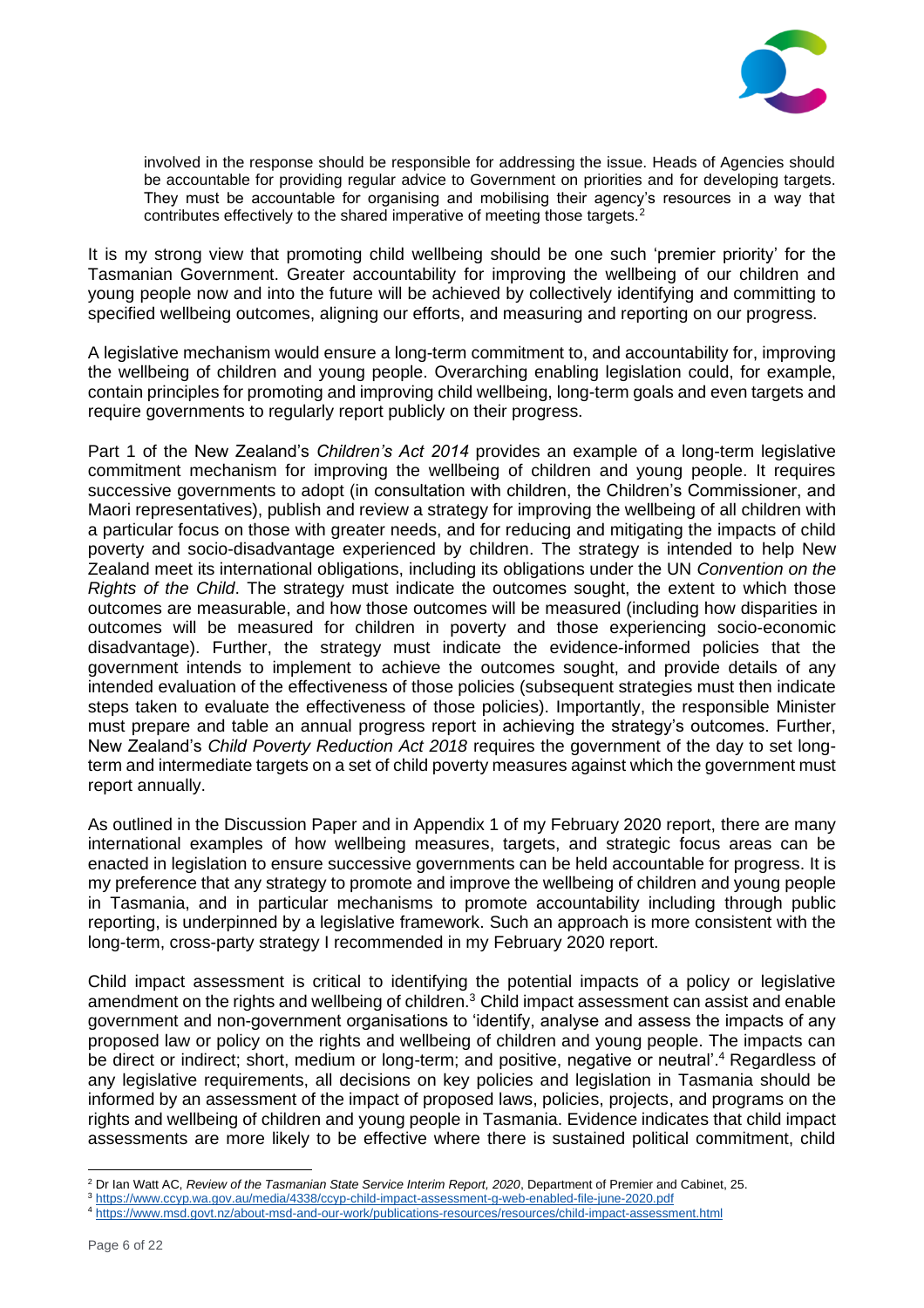

rights training and access to expert advice, tools to guide and shape the process, access to relevant data sets, and a clear expectation of involving children in the assessment. <sup>5</sup> Child impact assessment tools have been developed in several countries, including New Zealand and Scotland, and some Australian states (see for example, Western Australia).

I note the recommendations of the Premier's Economic and Social Recovery Advisory Council (the PESRAC). Recommendation 40 includes that a new sustainability vision and strategy for Tasmania take account of impacts on future generations, consistent with the United Nations Sustainable Development Goals. Implementation of this recommendation would require new systems and structures to ensure child impact assessment is undertaken, including by seeking the views and considerations of children and young people on any matters that affect them.

It is important that any strategy adopted is a 'living strategy' – i.e. it is flexible enough to respond to changing environmental and social conditions, what the data are telling us, and emerging evidence about what works, but stable enough to provide a framework for an enduring commitment to improving the wellbeing of children and young people. It is also important that any strategy is cognisant of and aligned with Tasmania's commitments to relevant national frameworks and strategies – e.g. the National Partnership Agreement on Closing the Gap, the forthcoming successor plan to the National Framework on Protecting Australia's Children, and the forthcoming National Children's Mental Health and Wellbeing Strategy, and others.

There is also a need to acknowledge the important role that independent external monitoring plays in ensuring the Government is accountable for upholding the rights and improving the wellbeing of children and young people. There are various bodies, including independent statutory entities, whose functions are relevant to monitoring and promoting the wellbeing of children and young people in Tasmania.

For example, the CCYP Act includes a specific function to promote, monitor and review the wellbeing of children and young people in the state. Consistent with this function, I will monitor the development and implementation of any strategy to improve the wellbeing of Tasmania's children and young people - and this might include publicly reporting on specific issues or data relevant to the wellbeing of children and young people in Tasmania. While I am not suggesting that this independent monitoring should replace the public reporting and other accountability mechanisms required of the Government, I would welcome further consideration of and discussion regarding the possible role of the CCYP in the context of a strategy, particularly given the independent nature of the CCYP role. I have other legislated functions which are also relevant to the wellbeing of children and young people in Tasmania generally. For example, I currently provide advice regarding the potential impact of policy or legislation on the wellbeing of children and young people consistent with my statutory functions. However, this role would not necessarily provide independent oversight of child impact assessment processes conducted by the Government, should it be agreed to adopt such processes. To embed such an oversight function with the CCYP would require further discussion and resourcing. I acknowledge these are matters which raise several issues of complexity and would welcome the opportunity to discuss them further.

It is timely for a review of the CCYP Act to ensure the legislative framework enables the Commissioner to operate effectively and efficiently and as was intended. It is also important to fully review and assess the operation of other relevant legislation including the *Children, Young Persons and Their Families Act 1997,* the *Youth Justice Act 1997*, and the *Education Act 2016* to name a few. It is necessary to ensure that all Tasmanian legislation which affects the wellbeing of children and young people in Tasmania remains contemporary and is consistent in its approach to promoting the wellbeing of children and young people, as well as to ensure accountabilities are clear and governance structures are fit for purpose. The development of overarching enabling legislation

<sup>5</sup> <https://www.tandfonline.com/doi/abs/10.1080/13642987.2018.1558989>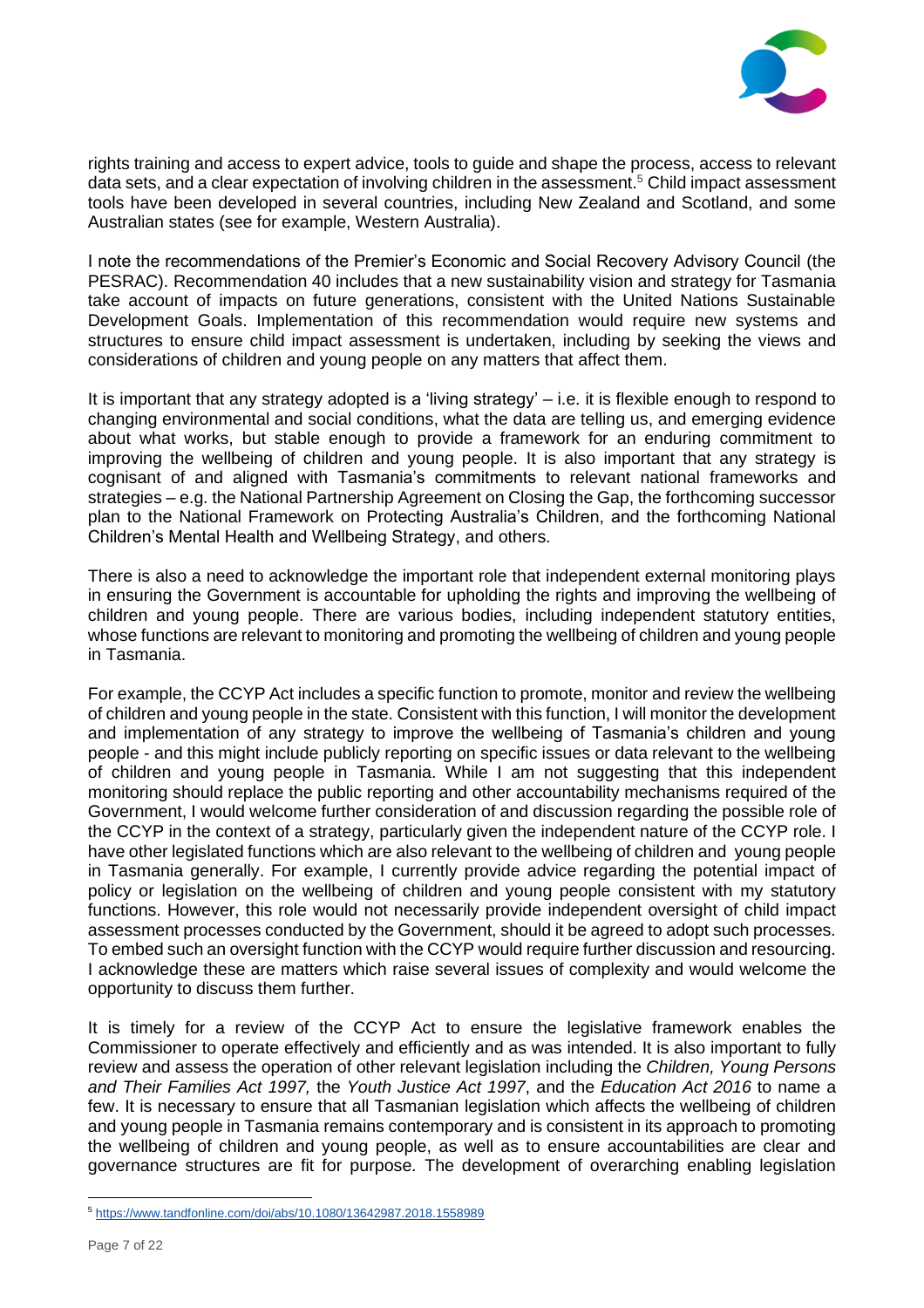

placing child wellbeing at the centre of all relevant decision-making and service delivery could provide an umbrella for the separate pieces of legislation affecting the wellbeing of children and young people in Tasmania and provide a benchmark for their review.

While I have not completed a comprehensive jurisdictional scan, Victoria's *Child Wellbeing and Safety Act 2005* provides an example of an overarching legislative framework which establishes fundamental principles for the wellbeing of children. The principles in section 5 of that Act are specifically intended to guide the development and delivery of government, government-funded and community services for all children and families in Victoria. The principles align with the ecological model of child development and acknowledge the fundamental roles of families and communities as well as government in collectively promoting the wellbeing and safety of children in Victoria.

## **6. Measurement and data**

I understand that the development of measures, including the data sources and tools for collecting data, could form part of the proposed information strategy, as outlined in the Discussion Paper. My comments on measurement and data therefore provide some direction for how measures could be developed, or existing measures utilised, however my comments should not be seen as exhaustive. Given my statutory role in promoting, monitoring and reviewing the wellbeing of children and young people, I would greatly welcome the opportunity to have further input into the development of a measurement framework.

In general, I am supportive of the approach outlined at page 74 of the Discussion Paper in developing the proposed information strategy, in particular the need to define the principles, partners and priorities for outcomes and measurement. The principles for the proposed information strategy would need to ensure that control, respect and accessibility of data is recognised and upheld, in particular recognition of principles of indigenous data sovereignty. I also agree with the statements listed under the headings 'Stop' and 'Start' as reasonable ways to approach creating and collecting data. As I have already indicated, I believe that the measurement framework outlined in the proposed information strategy should be incorporated into the substantive strategy to improve the wellbeing of children and young people, rather than sit outside it in a separate or standalone strategy.

The first, and perhaps most important step to understanding the effectiveness of various government initiatives to promote wellbeing is to create robust measures of child and youth wellbeing. This step should recognise that child and youth wellbeing is a multi-faceted concept, and any singular measure will at best be a proxy and incomplete. The measures adopted will need to be robust in that they are comprehensive and capture all aspects of child and youth wellbeing, and each measure will need to be statistically sound. Individual measures of wellbeing should be complemented by cumulative measures of wellbeing to tell us whether children and young people are vulnerable across different wellbeing domains. This cumulative measure should be as comprehensive as possible; it should be constructed from as many of the individual child and youth wellbeing measures as possible, which would require administrative datasets to be merged at the individual level. If possible, this measure should also be constructed at disaggregated levels, thereby allowing place-based data to be collated across different regions of Tasmania.

A body with specialist expertise and resources, independent from government, should be tasked with not only identifying and regularly reporting on these measures, but also comprehensively reviewing the list of selected measures. This body should work collaboratively with the Tasmanian Government in developing and reviewing the measures. In addition, and as mentioned in my February 2020 report, it is important that Tasmanian Aboriginal people lead the development of measures related to the wellbeing of Tasmanian Aboriginal children and young people. The *Mayi Kuwayu National Study of Aboriginal and Torres Strait Islander Wellbeing* is a good example of a study that was created by and for Aboriginal and Torres Strait Islander people to explore how culture affects their health and wellbeing.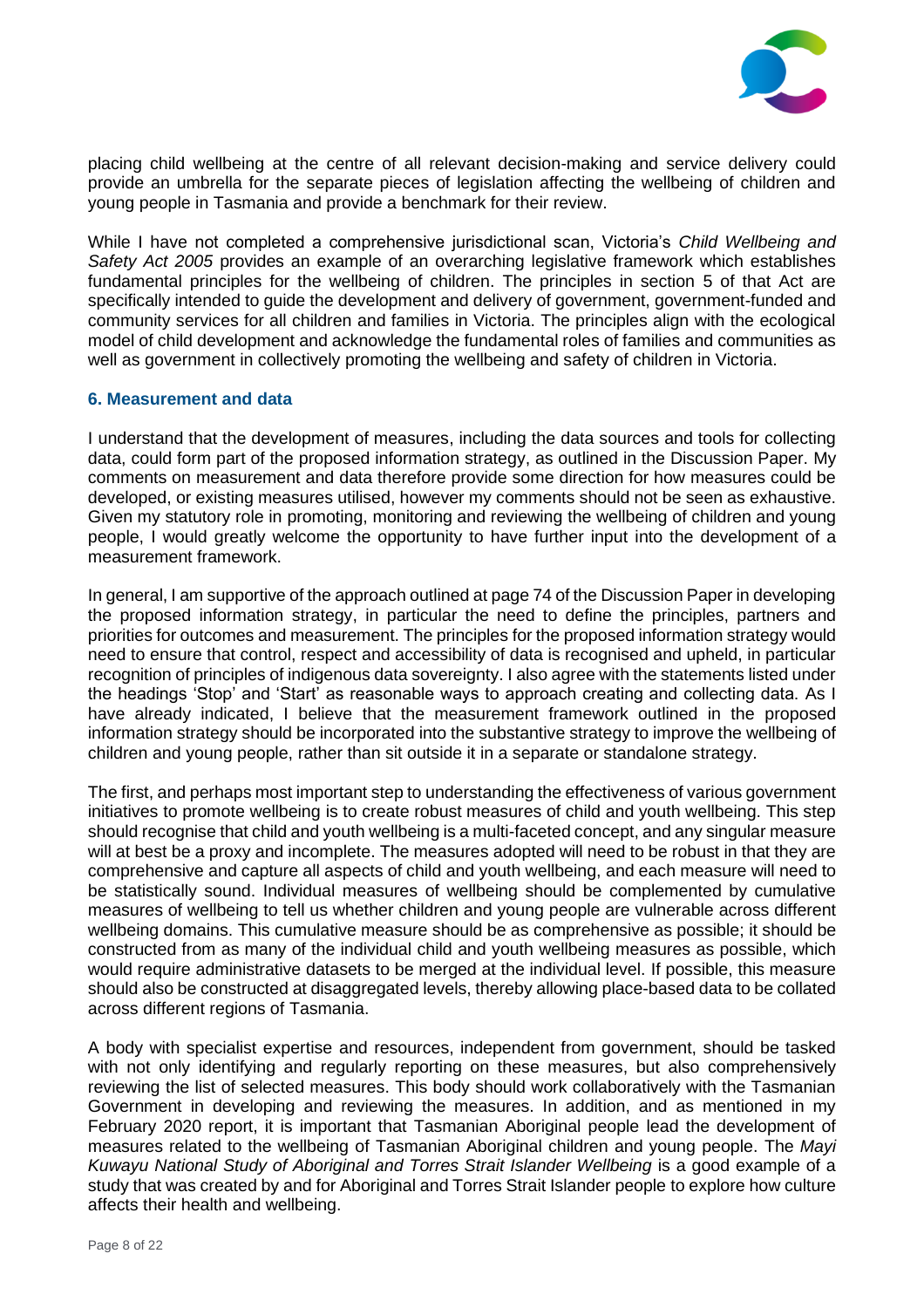

As mentioned in the *Review of the Tasmanian State Service Interim Report*, the ability of the TSS to fully utilise and link administrative data is a current weakness. Therefore, an opportunity exists for the Tasmanian Government to partner with an entity that has the capability to provide data linkage, data analysis, and independent advice on the best measures to support the implementation and monitoring of a strategy such as this. The Interim Report references the University of Tasmania as a potential partner to support the TSS in data linkage and recommends the ongoing development of the current Partnership Agreement between the University and the Government to support this work. I am broadly supportive of this approach and the further exploration of opportunities for collaboration between the TSS and the University of Tasmania.

The development of measures can only occur once objectives and outcomes are defined and agreed, and the breadth of initiatives and actions under each wellbeing domain is articulated. Only once this process has been completed can measures which can accurately assess whether the initiatives implemented are truly making a difference be agreed upon. The body responsible for determining the measures would then need to identify whether Tasmania currently has the right data available to be able to measure progress. If the data exists, the body would need to determine the best source of data, and if the data doesn't exist, new data sources would need to be created to collect the information needed.

Despite the difficulty in defining measures before a strategy is developed, there are several measures which are generally accepted as being part of any measurement of child and youth wellbeing, some of which are outlined in the Discussion Paper.

For example, many of the measures included in my February 2020 report, *Investing in the Wellbeing of Tasmanian Children and Young People* may be relevant to measuring whether we are making a difference to children and young people's wellbeing in Tasmania, provided they are closely coupled to specific initiatives. One specific example is the set of measures associated with the Australian Early Development Census (AEDC), particularly the percentage of children classified as developmentally vulnerable on two or more domains of the AEDC. The advantage of this measure is that it is generated by a nationwide data collection for all Tasmanian children at the time they commence their first year of full-time school. Data collection is repeated every three years and the data is available by local government area and Statistical Area Level 2 and 3. Data from the AEDC is currently used to direct investment and guide decisions on policy areas across health, mental health, education, community and family services, disability and housing. The power of this measure is that it can be linked to other administrative datasets to reveal other challenges children might be facing alongside developmental vulnerability which may be impacting on their wellbeing.

One of the biggest challenges facing the development of a wellbeing measurement framework is the quality and reliability of current data sources. Data to measure progress against a child and youth wellbeing strategy could be collated from: administrative data; existing census or survey data; community sector project or program monitoring data; and data collected by conducting one or more new surveys. It is likely that to comprehensively measure child and youth wellbeing a combination of all these sources of data will need to be utilised. The challenge with existing survey data, particularly data from surveys conducted by the Australian Bureau of Statistics, is that these surveys do not always sample enough individuals or households in Tasmania to make the statistics reliable. This is also an issue for other surveys done at the national level which only provide small numbers of data points in Tasmania, for example the Mission Australia Youth Survey Reports. The challenge with a small number of survey respondents is that it is more difficult to ensure that the sample surveyed is representative of the broader population. It also poses significant challenges to placebased measurement.

I note that the Discussion Paper refers to existing surveys for collecting qualitative data from children and young people about how they see their wellbeing. It is crucial to ensure that in measuring our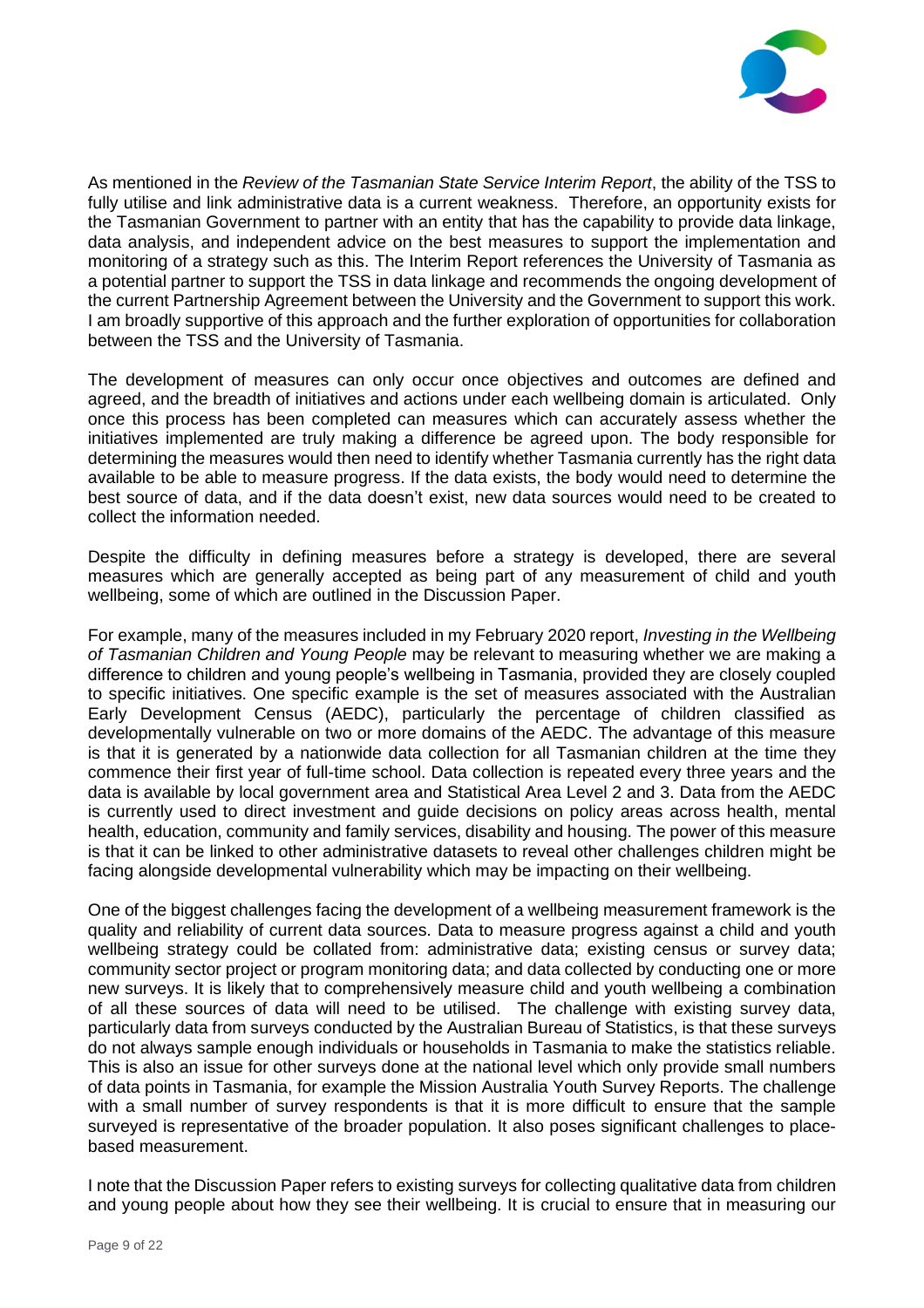

progress in promoting and improving the wellbeing of children and young people, we seek and take account of the views of children and young people on how they feel about their own wellbeing. In this respect, I note that the Discussion Paper refers at page 74 to the potential for strategic investment to survey young people's views 'focussing beyond learning to whole-of-life wellbeing and changing concerns and opportunities'. I am generally supportive of this approach. Clearly expert advice and assistance would be needed to ensure these surveys are useful, valid and reliable, align with the agreed outcomes, and contribute to our understanding of whether we are making a difference.

The proposed information strategy presents an exciting opportunity to create a multi-faceted picture of how Tasmanian children and young people are faring, and to identify areas for improvement and focus. There is potential for creative linkage of administrative data to measure children and young people's wellbeing in Tasmania, by enabling the collation of large amounts of information across a wide cross-section of the population. Integrated administrative data can provide information about the cumulative wellbeing challenges experienced by some children and young people and whether it is the same children and young people experiencing vulnerability across multiple measures. There is also the possibility to integrate datasets across government agencies, between government and non-government programs, and between state and federal government agencies to gain a holistic picture of children and young people's wellbeing across several domains.

The availability of quality publicly accessible data continues to be a challenge in Tasmania. It is important that any data which is collected and analysed as part of any strategy is made available publicly, as ownership of data should be a collective responsibility. Making data available to the public allows communities to recognise achievements, identify challenges to improving children and young people's wellbeing and to be active participants in decision-making processes. Communities should have input into the selection and adoption of measures so that they accurately reflect the unique Tasmanian context.

# **Part 2. Evidence-informed initiatives for achieving wellbeing outcomes for Tasmanian children and young people**

My role as Commissioner includes advocating for all children and young people in Tasmania, with a particular focus on, and consideration of, the interests and needs of children and young people who are disadvantaged or vulnerable for any reason.<sup>6</sup> To do this, I advocate for a balance of universal and targeted programs and services delivered at a scale and intensity proportionate to the degree of need. Outlined below are initiatives and actions which I believe could lead to substantial improvements in the wellbeing of Tasmanian children and young people and are therefore worthy of consideration as initial actions of a strategy to improve the wellbeing of children and young people in Tasmania. Where appropriate, I have provided supporting evidence to illustrate the effectiveness of the proposed initiatives.

It is important to note that the range of initiatives I recommend below should not be taken as exhaustive. If I have not mentioned an initiative which is outlined in the Discussion Paper this should not be taken to imply that this initiative is not viewed by me as valuable.

# **Specific needs and interests**

As highlighted in the Discussion Paper, certain communities of children and young people require additional supports to achieve positive wellbeing outcomes. I understand that the Department of Communities Tasmania has held targeted consultations with children and young people with specific needs to inform particular actions or initiatives.

<sup>6</sup> *Commissioner for Children and Young People Act 2016*, s3(2)(b)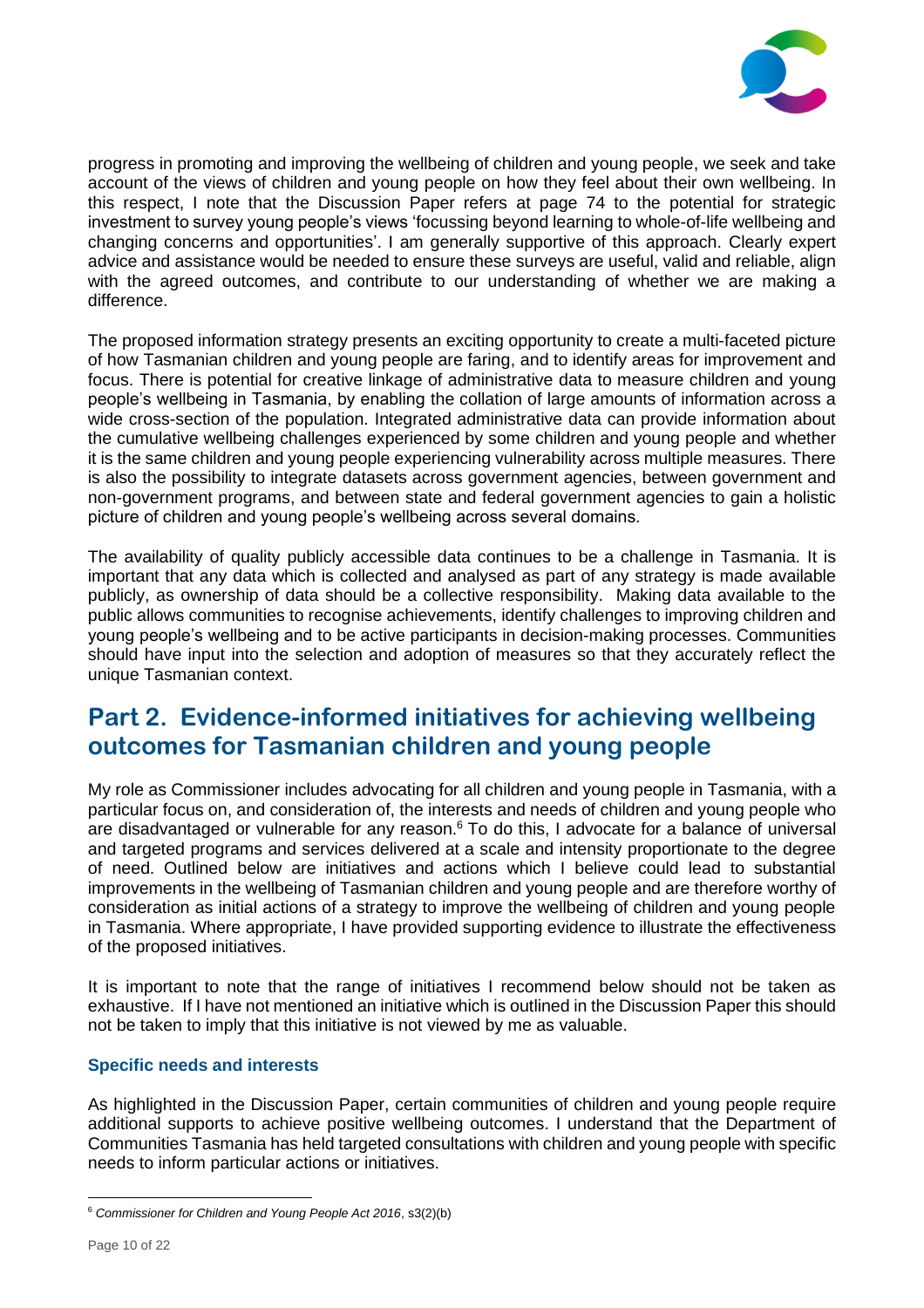

## *Tasmanian Aboriginal children and young people*

It is imperative that any strategy to improve the wellbeing of Tasmania's children and young people includes a specific focus on improving the wellbeing of Tasmanian Aboriginal children and young people.

The new National Agreement on Closing the Gap provides a refresh of targets and a commitment to working in partnership with the Coalition of Aboriginal and Torres Strait Islander Peak Organisations and community-based Aboriginal organisations and bodies. Any actions, indicators and targets relevant to Tasmanian Aboriginal children and young people under a child wellbeing strategy would therefore need to align with and support the Tasmanian Government's commitment to the achievement of the Closing the Gap targets.

It is critical that the development, implementation and measurement of actions relevant to improving the wellbeing outcomes of Tasmanian Aboriginal children and young people be undertaken through a full and genuine partnership between the Tasmanian Government, Tasmanian Aboriginal children and young people, their families and communities, as well as organisations representing and supporting Aboriginal families and communities to care for their children and young people.

The establishment of an Aboriginal Children's Commissioner in Tasmania may indeed be critical to improving the wellbeing of Tasmanian Aboriginal children and young people. The establishment of a statutory role which is specifically responsible for promoting, monitoring and reviewing the rights and wellbeing of Tasmanian Aboriginal children and young people would honour the ongoing commitment of the Tasmanian Government to reset its relationship with Aboriginal communities and enable self-determination. An Aboriginal Children's Commissioner would be uniquely positioned to engage in a culturally safe and respectful manner with Aboriginal children and young people, their families and communities to and to advocate for their needs.

#### *Children and young people with a care experience*

Independent systemic monitoring of out-of-home care (OOHC) was commenced by my office in July 2018 and my first monitoring report of the Tasmanian OOHC system was released in October 2019. This report provided the Tasmanian Government with five recommendations to improve the wellbeing outcomes of children and young people living in OOHC. It is essential that these recommendations are considered in the development of a strategy to improve the wellbeing of Tasmania's children and young people and that there is alignment with the ongoing work being undertaken by the Department of Communities Tasmania to develop and implement standards and a quality and accountability framework for OOHC.

# *Children and young people involved in the justice system*

One of my functions is to provide advocacy for children and young people detained under the *Youth Justice Act 1997.* As Commissioner, I have advocated for the adoption of an integrated therapeutic youth justice model, which includes youth justice detention as a last resort. The adoption of such an approach is integral to improving wellbeing outcomes for young people in or at risk of entering the youth justice system.

#### *LGBTIQ+ children and young people*

Throughout my consultations with children, young people and service providers across the state, I have heard that LGBTIQ+ children and young people may feel marginalised, misunderstood, and frustrated by the lack of tailored services and supports. These feelings of exclusion and marginalisation affect all parts of their lives, their sense of wellbeing, and their ability to access basic services such as housing and healthcare.

I note the inclusion in the Discussion Paper of the LGBTIQ+ Whole of Government Framework and note the University of Tasmania's survey of LGBTIQ+ Tasmanians aged 16 years and over. This survey is designed to understand the needs of the LGBTIQ+ community when using government services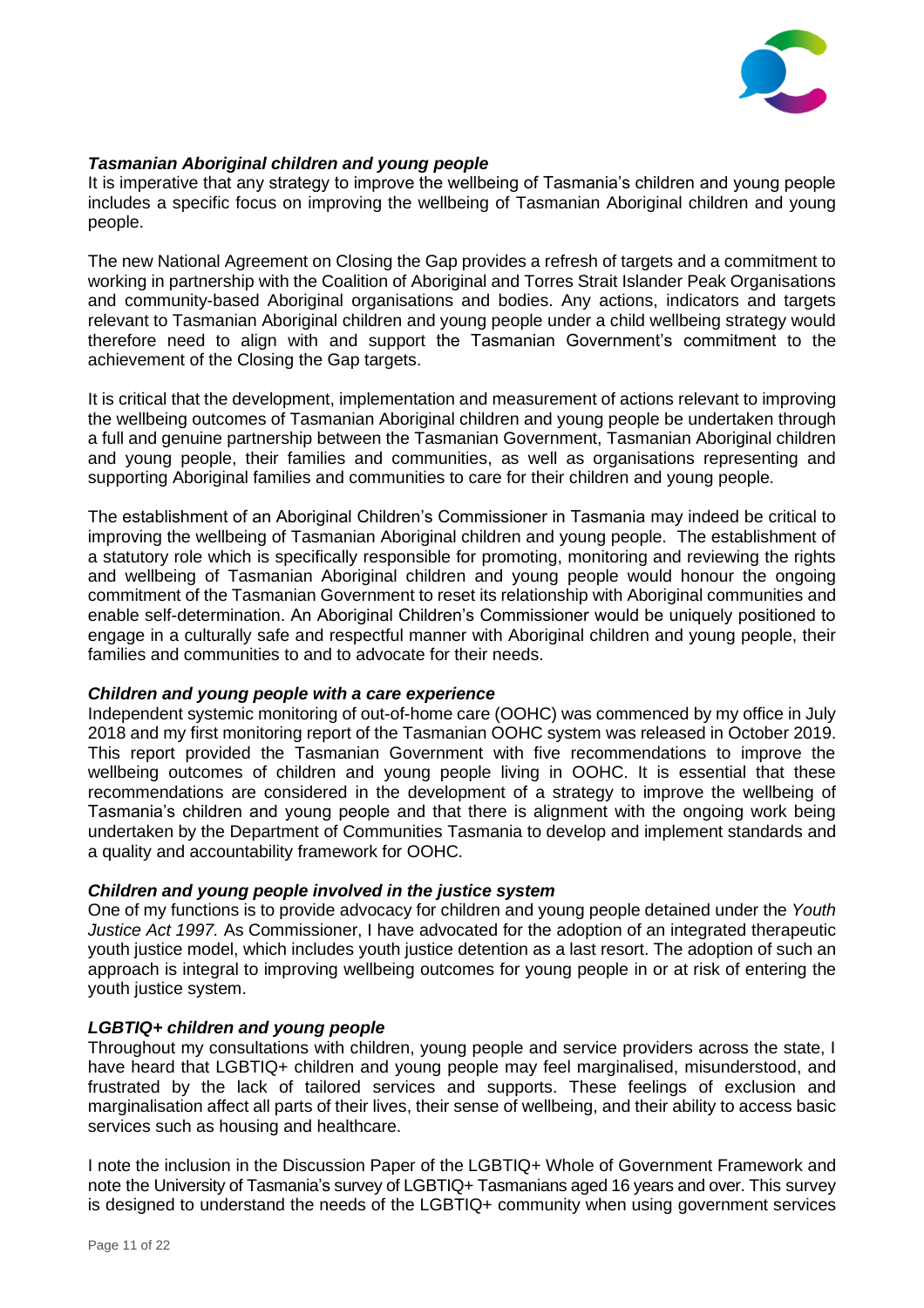

and programs to inform current and future decision making about how services are delivered. This approach enables users of government services to provide feedback on how the service system is working for them and to provide advice which will inform service delivery.

## *Children and young people with a disability*

It is abundantly clear to me, based on conversations with service providers, children and young people, and families and carers, that more needs to be done to ensure that Tasmanian children and young people with disability and their parents and carers are able to access timely and appropriate assessment, supports and services. This is especially the case for children and young people with disability with high and complex care needs. I am keenly aware that ongoing human resources challenges are having an impact on the wellbeing of children and young people with disability, as is the current tight housing market. It is also the case that some children and young people with disability do not qualify for NDIS support. There is a critical need to ensure, including through ongoing consultation and data capture, that service gaps are identified and addressed to enable children and young people with disability to fully participate in our community.

# **First 1,000 days: Ensuring the best start in life for all Tasmanian children**

The first 1,000 days of a child's life are critical to achieving lifelong health and wellbeing. Ensuring parents and children have supportive environments in these early years enables children to thrive.

## *Sustained nurse home-visiting program*

There is a need to introduce a sustained nurse home-visiting program in Tasmania that is embedded in the universal system but which has the capacity to provide more intensive supports as required. For example, these intensive support services could include periods of residential/inpatient support in multidisciplinary parenting centres or through sustained supports within the home to assist families with complex parenting issues, or other related issues (e.g., drug and alcohol, family violence).

Randomised controlled studies of several nurse home-visiting programs have reported positive outcomes. A three-year follow up of participants in the pilot of the right@home program (Victoria and Tasmania) recently found that parents who received 25 nurse home-visits from birth until their child turned two reported lower rates of depression, anxiety and stress, and better wellbeing, one year after the visits ended, compared to those who received the standard free centre-based nurse consultations (currently six visits for children up to age two in Tasmania).<sup>7</sup>

Internationally, the Elmira Nurse-Family Partnership followed up with participants and their children 15 years after their engagement with the program, and found that those who had the most intensive home visiting prenatally and until the child turned two, had fewer hazards in the home, fewer child injuries or ingestions, fewer instances of reported child abuse and neglect, and fewer notations of child behavioural problems. <sup>8</sup> Among low-income single mothers, participants spent less time needing emergency food assistance, had fewer pregnancies, and longer intervals between births than similar women in the control group.<sup>9</sup>

#### *Mother and baby units and other residential supports*

Mother and baby units provide in-patient support and care to families who are experiencing antenatal and post-natal issues including postnatal depression and anxiety, unsettled and irritable babies, and difficulties with feeding, sleeping, and settling. They play a vital role in supporting parents, as well as their babies, at a critical time in their growth and development. The availability of

<sup>7</sup> S. Goldfeld, H. Bryson, F. Mensah, L. Gold, F. Orsini, S. Perlen, A. Price, H. Hiscock, A. Grobler, P. Dakin, T. Bruce, D. Harris and L. Kemp. 'Nurse Home Visiting and Maternal Mental Health: 3-Year Follow-Up of a Randomized Trial,' *Pediatrics.* DOI: [10.1542/peds.2020-025361](https://pediatrics.aappublications.org/content/early/2021/01/20/peds.2020-025361)

<sup>&</sup>lt;sup>8</sup> A. M. Stone and E. E. Page. (2009). Home Visitation Programs as an Early Intervention Strategy. Georgetown Public Policy Institute Paper presented at Family Impact Seminar, Washington, DC, September 21, 2009. <sup>9</sup> Ibid.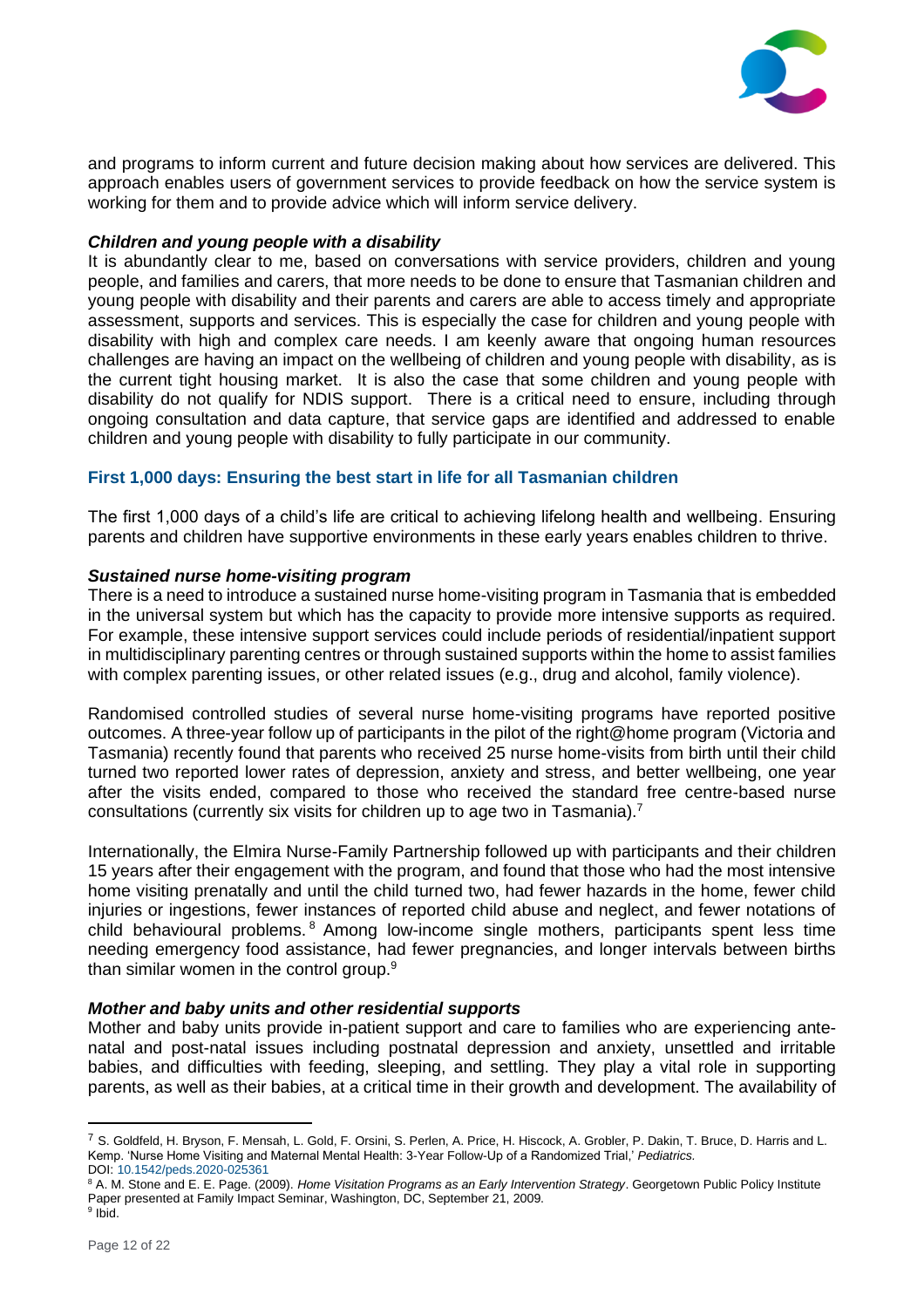

mother and baby units in Tasmania is currently limited, particularly for public patients, with only one privately-run unit available in Hobart within which there are one or two publicly available beds which are very difficult to access. Mother and baby units are a key part of the service system supporting new parents. Units should be available across Tasmania to ensure all parents who are struggling can get the help they need. Similarly, access for vulnerable parents and babies to intensive residential support services (including 24-hour wrap-around support) should be available state-wide. It is clear that if we can get our supports and interventions right at this critical stage of children's growth and development we can have a significant impact on the wellbeing outcomes of not only children and young people, but their parents and the community as a whole.

## *B4 Early Years Coalition*

I acknowledge the establishment and ongoing work of the B4 Early Years Coalition (B4) in providing a platform to increase awareness and collaboration between individuals, communities and organisations to ensure all Tasmanian children get the best start in life. A strategy to promote and improve the wellbeing of children and young people in Tasmania would offer a unique opportunity to further align the role of B4 with the achievement of wellbeing outcomes for children from birth through to four years. The B4 Coalition would be well placed to play an important role in the development and implementation of goals and objectives focussing on the first 1,000 days. B4 leaders currently support the idea that while existing B4 goals and objectives remain largely relevant, they could be refocused and refined, to adapt to a new policy setting, enable more partnerships and collaboration and therefore have more reach and influence across Tasmanian communities, particularly in regional areas and targeting families who may be doing it tough. See my additional comments regarding B4 in Part 1 of this submission.

## **Domain: Tasmanian children are loved and safe**

#### *Integrated therapeutic youth justice model*

As stated above, I have been a strong advocate for the development and establishment of an integrated therapeutic approach to youth justice, including at Ashley Youth Detention Centre (AYDC). I acknowledge the ongoing work being undertaken to implement this approach at AYDC, in particular the development and implementation of the trauma-informed Practice Framework and Learning and Development Framework for AYDC.

However, in my opinion, more work is needed to develop a structured and coordinated approach to the implementation of an integrated therapeutic model of youth justice across the continuum of youth justice services. This is required to ensure a clear acknowledgement that detention is only one element of a youth justice response and is an option of last resort. There should be a strengthened focus on prevention and early intervention services in the community to support children and young people at risk of entering the youth justice system. This could include, for example, the provision of appropriate bail accommodation, youth-specific residential treatment programs for drugs, alcohol and mental health, and more appropriate diversionary programs. At the other end of the continuum, further support should be provided for young people exiting AYDC, including the provision of transitional accommodation options, particularly for young people on care and protection orders.

I note the plan to establish two Youth Early Intervention Services and a state-wide Youth Forensic Mental Health Service as part of the phased implementation of the review of the Child and Adolescent Mental Health Services (CAMHS). In my opinion, these reforms should be fully funded and their implementation accelerated.

#### *Minimum age of criminal responsibility*

I am on the record as supporting an increase in the minimum age of criminal responsibility to at least 14 years (see my website for public comments on this matter). This would involve a departure from a justice response for children under 14 years to a developmentally appropriate, trauma-informed and culturally safe early intervention model which would support children and their families and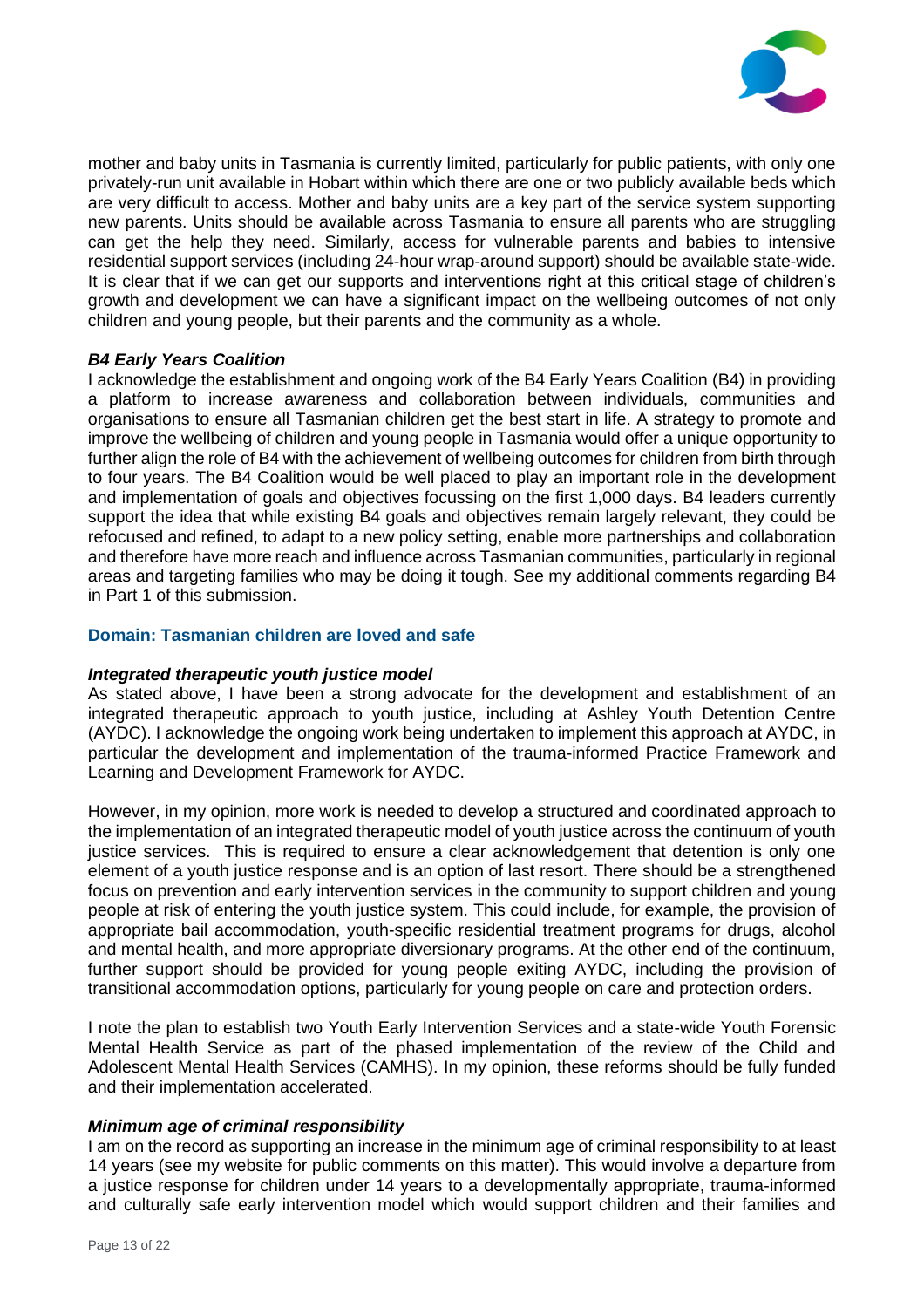

communities. Prevention and early intervention programs are critical to addressing the biological and environmental risk factors for children entering the youth justice system. Targeted programs throughout childhood (beginning in the first 1,000 days) can address risk factors and increase protective factors at the individual, social and community levels to prevent children and young people engaging in antisocial and other problematic behaviours.

Despite work that has occurred or is underway in Tasmania, in my opinion there continues to be a need for further investment in prevention, early intervention and diversionary services to address the complex needs of children and young people who engage in anti-social or harmful behaviour. This area of work will be even more critical if the age of criminal responsibility is raised in Tasmania. We need to invest more in prevention and early intervention programs to address the risk factors for problematic or harmful behaviours. It is my intention, in late 2021, to provide more comprehensive advice to the Tasmanian Government on this topic.

## *Physical punishment of children*

In January this year, I commented publicly on the need to change or abolish section 50 of Tasmania's *Criminal Code Act 1924*. Section 50 of the Code states that "it is lawful for a parent or a person in the place of a parent to use, by way of correction, any force towards a child in his or her care that is reasonable in the circumstances." I believe this law is outdated and fails to reflect Tasmania's obligations under the United Nations *Convention on the Rights of the Child*. I therefore encourage the inclusion of a substantial review of section 50 of *Tasmania's Criminal Code 1924* as a priority action under a strategy to improve the wellbeing of children and young people in Tasmania.

## *Child safe standards and reportable conduct scheme*

I acknowledge the work underway to progress recommendations of the Royal Commission into Institutional Responses to Child Sexual Abuse relating to the development of a child safe legislative framework, including child safe standards and a reportable conduct scheme. I note that these are priority actions for 2021 as outlined in the Tasmanian Government's *Third Annual Progress Report and Action Plan 2021*. In my recent comment on the draft Child Safe Organisations Bill 2020 (available [here\)](https://www.childcomm.tas.gov.au/wp-content/uploads/2021-03-01-Submission-Child-Safe-Organisations-Bill-2020-FINAL.pdf), I pointed out that the development and implementation of a child safe legislative framework and associated reforms is fundamental to our efforts to promote and protect the safety and wellbeing of all children and young people in Tasmania.

The Royal Commission also recommended the implementation of standards for OOHC and the establishment of a carers' register. I strongly support these recommendations. It is imperative that the establishment and implementation of a child safe legislative framework (incorporating standards, independent oversight, and a reportable conduct scheme), OOHC standards and a carers' register are included as actions in a strategy. These initiatives are essential to improving the wellbeing of Tasmania's children and young people.

#### *Children of prisoners*

Over the last decade, both worldwide and in Australia, the number of women entering prison has increased, and these women are likely to be the sole or primary carer of a child. Having a parent, particularly a primary carer, in prison can adversely impact on a child's wellbeing including their mental health, social behaviour, educational outcomes, and cause financial hardship.<sup>10</sup> These children may also experience social isolation and stigma as well as the emotional trauma of experiencing a parent's arrest or events leading up to their arrest, as well as experiencing separation from their parent during their parent's incarceration.<sup>11</sup> It is also more likely that children of prisoners have experienced other childhood adversity such as being exposed to violence in their home or community, or exposure to drugs and alcohol.

<sup>10</sup> N. La Vigne, E. Davies, & D. Brazzell. *Broken Bonds: Understanding and Addressing the Needs of Children with Incarcerated Parents*, 2008.

 $11$  Ibid.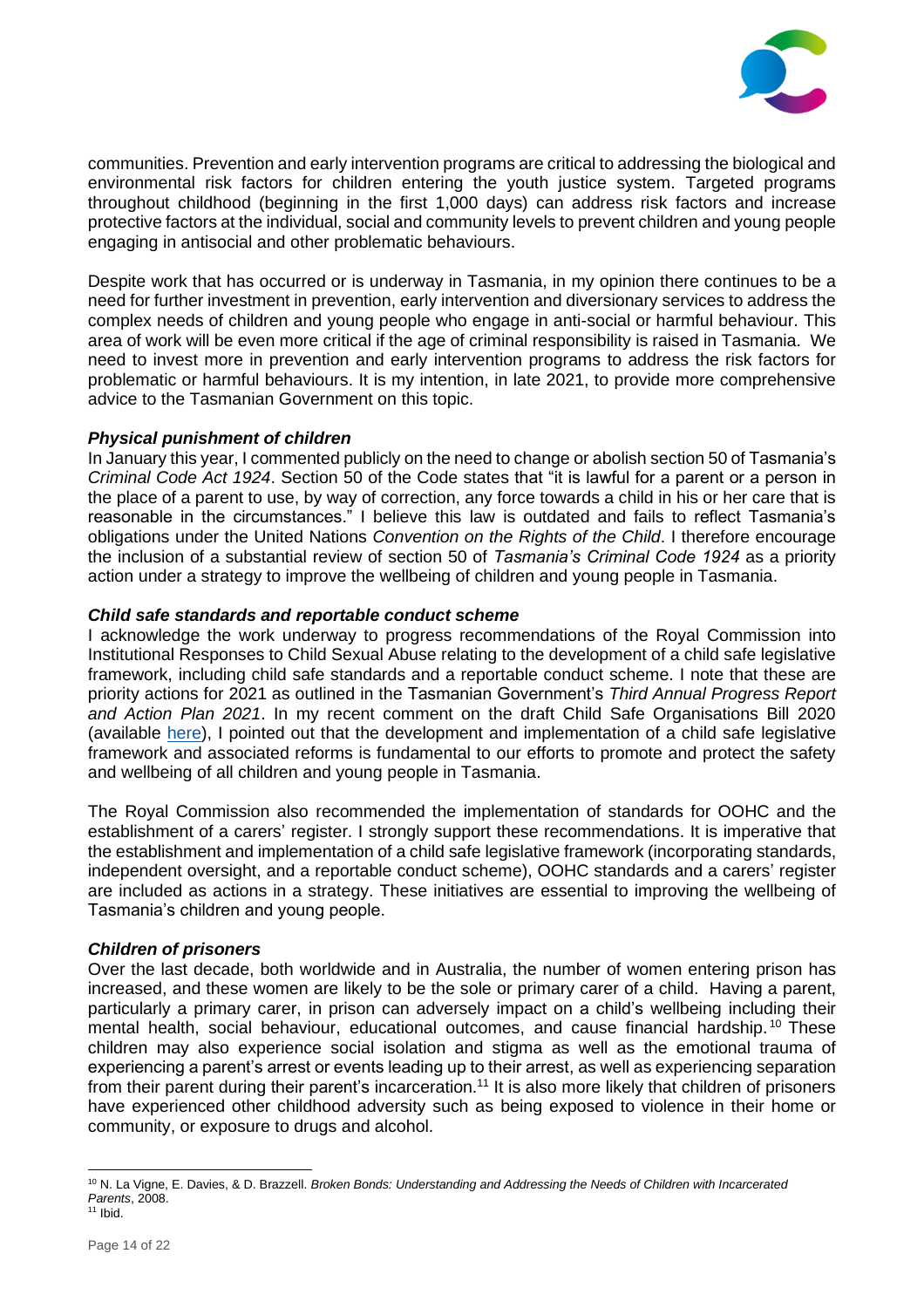

It is important that the needs of this cohort of children are addressed not only when their primary carer is first incarcerated but also during arrest, the sentencing process, during the period of incarceration, and upon returning to their home and community. Tasmania's sentencing legislation does not specifically mention the likely impact upon dependent children as a matter to which the court must have regard in sentencing, unlike s16A(2)(p) of the Commonwealth *Crimes Act 1914*. Consideration could be given to reviewing Tasmania's *Sentencing Act 1997* to ascertain whether and if so, how, the needs of dependent children might be included as a matter to which the court has regard when sentencing a parent, particularly a primary carer. In suggesting this, I acknowledge the complexity of the sentencing process and the attendant sensitivities.

# *Universal positive parenting programs*

The overall objective of positive parenting programs is to improve the wellbeing outcomes of the child. This is achieved through increasing a parent's knowledge, skills and capacity as a caregiver, by improving parent-child interactions, and addressing parental wellbeing and family relationships. These types of programs are beneficial for all parents, not just for those who are experiencing difficulties. They can be particularly useful for parents who are geographically isolated, for single parents, and those experiencing conflict within the family around parenting issues. Some other states and territories, for example Queensland and Victoria, are funding free access to positive parenting training online, and both states have seen a marked increase in uptake during the COVID pandemic. I recommend that, in addition to the targeted parenting programs highlighted in the Discussion Paper, the government ensures the provision of a free universal positive parenting training program (in particular for parents of children under the age of eight). Ideally this program would be offered both online and in person to ensure all Tasmanian parents are able to access quality parenting support.

## **Domain: Tasmanian children and young people have material basics**

#### *School lunches*

International and Australian research has found significant evidence of benefits of children eating healthy and nutritious meals (particularly breakfast and lunch) which contributes to improved energy, attention, behaviour and overall capacity for learning at school.<sup>12</sup> This is particularly true for children from families who experience food insecurity due to low income and socio-economic disadvantage. For example, in 2020, the 'Love in a Lunchbox' program piloted a whole-of-school lunch service program at Clarendon Vale Primary School, where lunches were provided every school day for four consecutive weeks. The evaluation of the program found that there were many positive benefits for children, their parents and the school.<sup>13</sup> Benefits for the students included more exposure to a variety of new foods and flavours, social benefits from sitting and eating lunch together, and using the lunches to "fill up" if food security was an issue at home. Parents and teachers reported that the program had positive impacts on healthy eating behaviour, food security, attendance, behaviour in the playground, and social wellbeing.

The Tasmanian School Canteen Association also implemented a pilot school lunch program for five days a week for four weeks in Term 4 of 2020 across three schools: Triabunna District School, Warrane Primary School, and Richmond Primary School. The Association has also been funded to develop School Food Plans in six schools to determine when and how food can be provided to children whilst at school.

In my opinion, the provision of whole-of-school lunch program should be a priority action in a strategy to improve the wellbeing of children and young people in Tasmania. There is potential to build on these pilots in Tasmania and explore options for providing healthy and nutritious school lunches in more schools across the state.

<sup>12</sup> B. McGill, L. Cranney, L. Corbet and M. Thomas. *School meal provision: a rapid evidence review*. Prepared for the NSW Ministry of Health: Sydney. Physical Activity Nutrition Obesity Research Group, The University of Sydney, November 2020.

<sup>13</sup> M. Vandenburg, *Love in a Lunchbox Evaluation Report: A partnership project of Clarendon Vale Primary School & Clarence Plains Child & Family Centre*, 2020.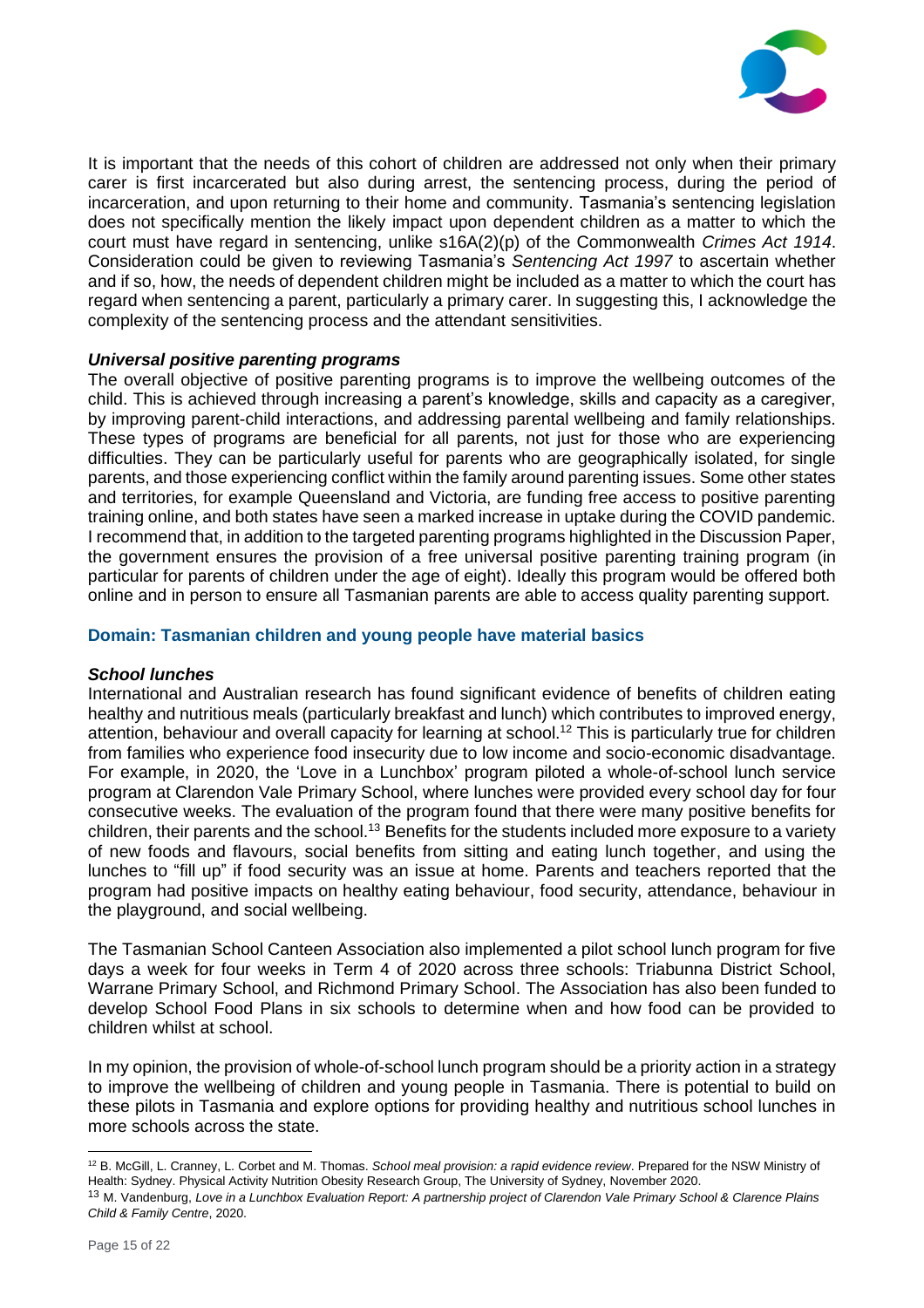

## *Housing and homelessness*

Recommendation 32 of the PESRAC's Final Report states that the "State Government should develop a comprehensive Tasmanian Housing Strategy and drive practical actions to deliver more sustainable housing market outcomes across Tasmania for all Tasmanians."<sup>14</sup> Stable housing is integral to children and young people's wellbeing; it improves family relationships and parental mental health and stress, children attend fewer schools, and have better educational performance and school completion rates.<sup>15</sup> I am therefore strongly supportive of the development of a Housing Strategy which addresses whole of population issues as well as the particular needs of specific groups. The following groups should be prioritised for immediate and targeted assistance:

#### *1) Responding to homelessness for unaccompanied children under 16 years*

Addressing youth homelessness, particularly for unaccompanied children under the age of 16, should be a priority action in any strategy to promote the wellbeing of children and young people in Tasmania. In my March 2019 [advice](https://www.childcomm.tas.gov.au/wp-content/uploads/2019-03-01-Letter-to-Minister-Jaensch-Unaccompanied-Homeless-Under-16s-FINAL.pdf) to the Hon Roger Jaensch MP, Minister for Human Services, endorsing advice provided by former Interim Commissioner Clements, I pointed out the urgent need for further work to be done in Tasmania to ensure we have in place a policy and program response which specifically responds to the unique needs of this highly vulnerable group. In that advice, I highlighted the unique and complex needs of this cohort of children, and their particular need for medium- and long-term housing solutions, supported by intensive therapeutic and trauma-informed services. I note the establishment of the Under 16 Youth Homelessness Taskforce and the subsequent establishment of a working group to oversee the implementation of the Taskforce recommendations and actions, including the delivery and expansion of the Education First Youth Foyers and Youth at Risk Centres across the state. Despite the progress to date, there is still no commitment to trialling new and innovative medium and longer-term accommodation models for this cohort of children. These services need to be supported by intensive therapeutic and trauma informed support services and capacity for outreach. There are evidence-based models available which could be funded and trialled as priority actions under a strategy to improve the wellbeing of children and young people in Tasmania. These models could also help to address the lack of transitional accommodation options for young people leaving AYDC, particularly those on care and protection orders, as well as accommodation for children and young people on bail.

# *2) Housing for vulnerable women and children*

Additional housing options are needed for women leaving prison, experiencing domestic and family violence or who are at risk of homelessness and who have dependent children. A lack of stable accommodation can be a factor in child safety assessments, and there is a risk that children will be removed from a parent if they are unable to provide a stable and secure home environment for their child. We should be exploring innovative models which can support women and children, not just with long-term accommodation, but which also provide a range of support services including counselling, health care, assistance in navigating government assistance, legal support, and further education and employment.

#### *3) Housing for young people leaving care*

The transition from adolescence to adulthood can be a difficult time for young people. For young people leaving OOHC this transition can be particularly challenging. It is the case that young people leaving OOHC are at an increased risk of homelessness and unemployment and may struggle securing and maintaining long-term housing. Young people leaving care should be provided with flexible and innovative accommodation options to support their individual needs. This could include priority access to public housing for care leavers,

<sup>14</sup> [Premier's Economic and Social Recovery Advisory Council Final Report,](https://www.pesrac.tas.gov.au/__data/assets/pdf_file/0011/283196/Final_Report_WCAG2.pdf) 2021

<sup>15</sup> Australian Housing and Urban Research Institute. (2006). *How does security of tenure impact on public housing tenants?* (Research and Policy Bulletin No. 78). Melbourne: AHURI. Retrieved from <www.ahuri.edu.au/publications/download/rap\_issue\_78>.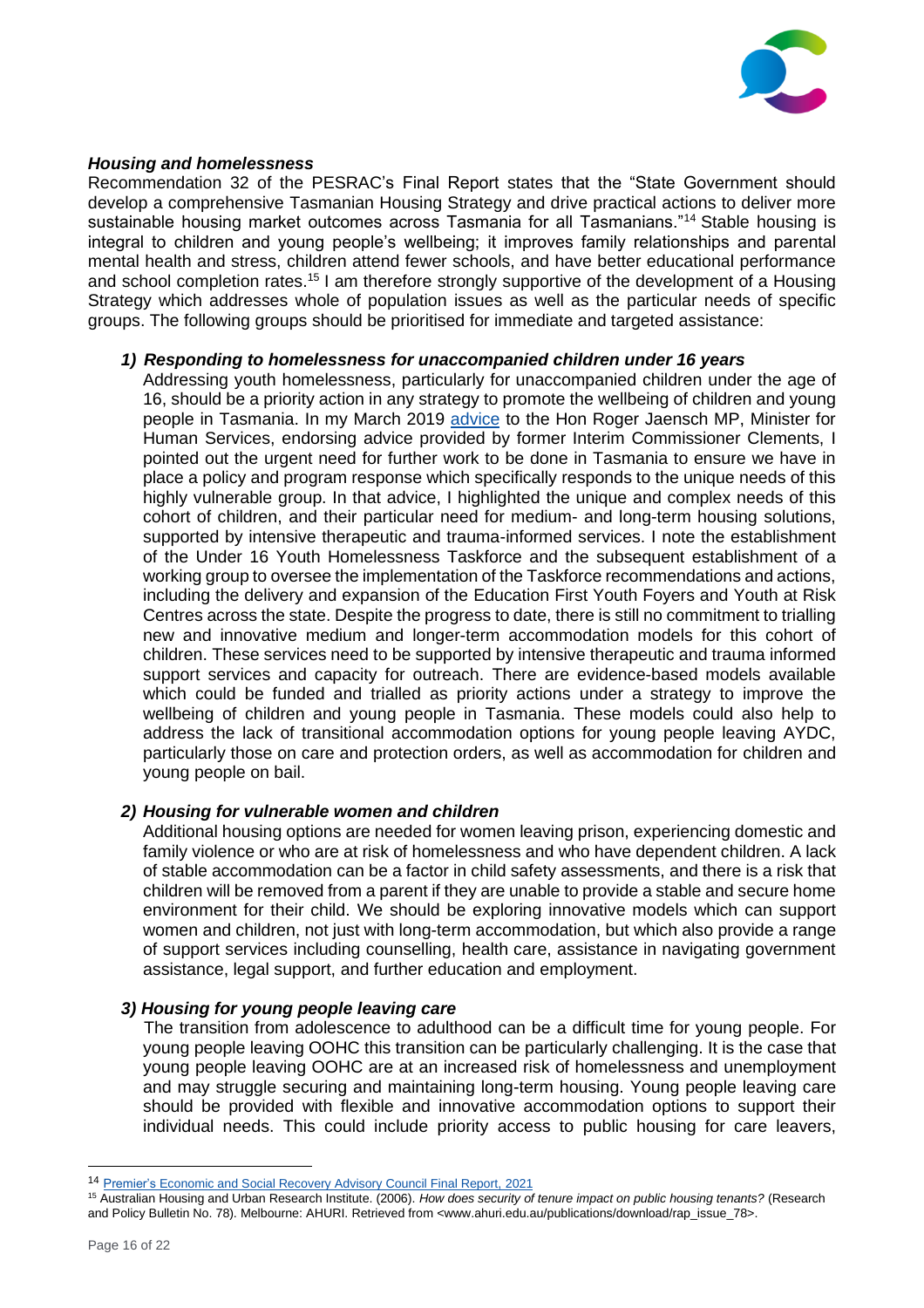

transitional public housing units, providing housing subsidies for care leavers, increasing emergency accommodation supports or providing supported living units or cluster housing for care leavers with complex needs.

## *Transport and getting around*

A clear gap that has been consistently raised with me by Tasmanian children and young people is the lack of reliable and regular public transport and other safe active transport options such as bike lanes and footpaths, particularly in rural and remote areas. This affects the social connectedness of children and young people and their participation in extra-curricular activities, cultural events and hobbies, and is also a barrier to accessing healthcare, education and other services and supports. A strategy to improve the wellbeing of children and young people in Tasmania should aim to address barriers to transport options for children, young people and families across the state.

## **Domain: Tasmanian children and young people are healthy**

## *Health literacy*

During childhood, fundamental cognitive, physical and emotional development takes place including the development of health-related behaviours and skills. As a result, these stages of development are crucial for future health and wellbeing outcomes. Starting health literacy interventions (including mental health literacy) in childhood, can assist in promoting healthy behaviours and ameliorating the risk of future health challenges. There are several proven health literacy programs currently operating in Tasmania and Australia targeted at early childhood and school-age children. Given their link to future wellbeing outcomes for children and young people, evidence-based health literacy programs should be prioritised and expanded under a strategy to improve the wellbeing of children and young people in Tasmania.

#### *Child and youth mental health*

I welcome the recommendations of the CAMHS review. Children and young people and their parents/carers have consistently raised the need for improved access to the full continuum of child and youth mental health services in my consultations across Tasmania. My report, *The Tasmanian Out-of-Home Care System and "Being Healthy" Out-of-Home Care Monitoring Program 2018-19* also highlighted that children and young people in OOHC are not always able to receive the mental health care that they require due to significant waiting times and insufficient trauma-informed therapeutic supports. It is imperative that implementation of the CAMHS reforms is accelerated and fully funded.

In addition to further investment in CAMHS, Tasmania should lead the way in implementing best practice mental health service provision co-designed with children and young people. One international evidence-based model is the establishment of Youth Wellness Hubs in Ontario to address gaps in the service system for young people. These Hubs provide fully integrated one-stopshops for young people aged 12 to 25 to address their needs related to mental health, substance abuse, primary health care, education, employment, training, housing and other community and social services, including peer services and outreach. Further, my consultations indicate unmet demand for mental health supports and services in schools and I would support further initiatives, co-designed with children and young people, to support better access to counselling and other mental wellness initiatives within the school environment.

# *Health prioritisation for children in OOHC*

In my report, *The Tasmanian Out-of-Home Care System and "Being Healthy" Out-of-Home Care Monitoring Program 2018-19*, I recommended that the Tasmanian Government implement a policy of priority access to health services for children and young people in OOHC in Tasmania. I acknowledge and welcome the recommendation of the CAMHS review to establish two dedicated and highly specialised CAMHS services for children in OOHC. These services should be established without delay and be fully funded. Ensuring that children and young people in OOHC have priority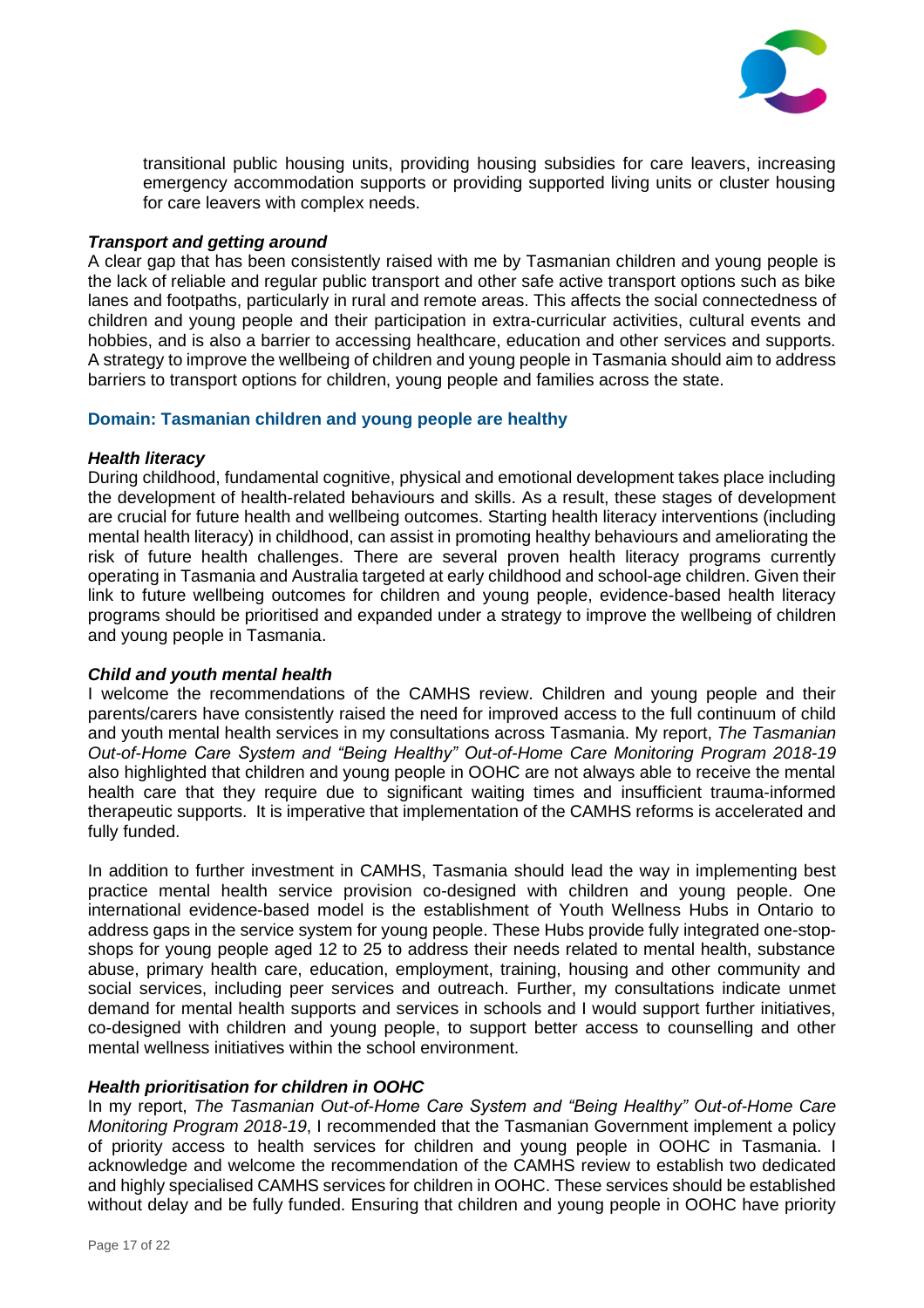

access to the health services they require should be a priority action under any strategy to improve the wellbeing of children and young people in Tasmania.

#### *Consent to medical treatment*

I take this opportunity to reiterate my view that consideration be given to the development of legislation governing consent to medical treatment for children generally in Tasmania. I have advocated for this in several publicly available submissions, for example amendments to the *Birth, Deaths and Marriages Registration Act 1999*, the review of the *Mental Health Act 2013*, and my submission to the Tasmanian Law Reform Institute's issues paper, *Legal Recognition of Sex and Gender* (all of which are available on my website).

## **Domain: Tasmanian children and young people are learning**

Tasmanian children and young people have strong views on how the education system in Tasmania could be strengthened. Children and young people have consistently told me that our education system needs to be more supportive of, and responsive and adaptive to their needs. For example, children and young people want a curriculum that is flexible, relevant, and reflective of their own aspirations and interests. They understand that education provides a unique opportunity to support and fulfil their future aspirations, and they want an education system which is flexible enough to provide intensive assistance to students who need it, whilst supporting others to extend and expand their learning at their own pace.

Children and young people would also like to have more of a say in schools, and not just through existing structures such as student councils. They want to be involved in the decisions that affect the school environment, the curriculum, their learning, and wellbeing supports such as psychologists and counsellors. The COVID-19 pandemic has also exacerbated existing issues of engagement and attendance at school, and now is the right time to consider different ways of delivering education to take account of these new realities.

I would be supportive of initiatives aimed at genuinely increasing the participation of students in decision-making processes within our education systems, including in relation to what they learn, how they learn and the supports they require to succeed. In particular, I am aware of several innovative approaches to education delivery including the Big Picture model and the Advocacy model which could be expanded or piloted in the context of a strategy to improve the wellbeing of children and young people in Tasmania to ensure children and young people receive an education which is reflective of their needs.

# *Literacy and language development*

The ability to access and utilise language in all forms is fundamental to wellbeing. In particular, I note the connection between a child or young person's ability to access and utilise language, their literacy, and their fundamental right to have a say in all matters affecting them, as outlined in the *United Nations Convention on the Rights of the Child.*

Despite sustained investment and support aimed at improving children and young people's literacy in Tasmania, we are still not seeing consistent improvements in Tasmanian students' literacy outcomes in national assessment data. In 2019, one in five Year 7 students in Tasmania started the year at or below the NAPLAN National Minimum Standard (NMS) for reading.<sup>16</sup> Unfortunately there has been no improvement in this measure since NAPLAN began in 2008. Clearly more needs to be done.

I acknowledge the Tasmanian Government's recent announcement of a target to improve Year 7 reading by 2030, to implement evidence-based phonetics instruction from Prep to Year 2 in all

<sup>16</sup> <https://www.nap.edu.au/results-and-reports/national-reports>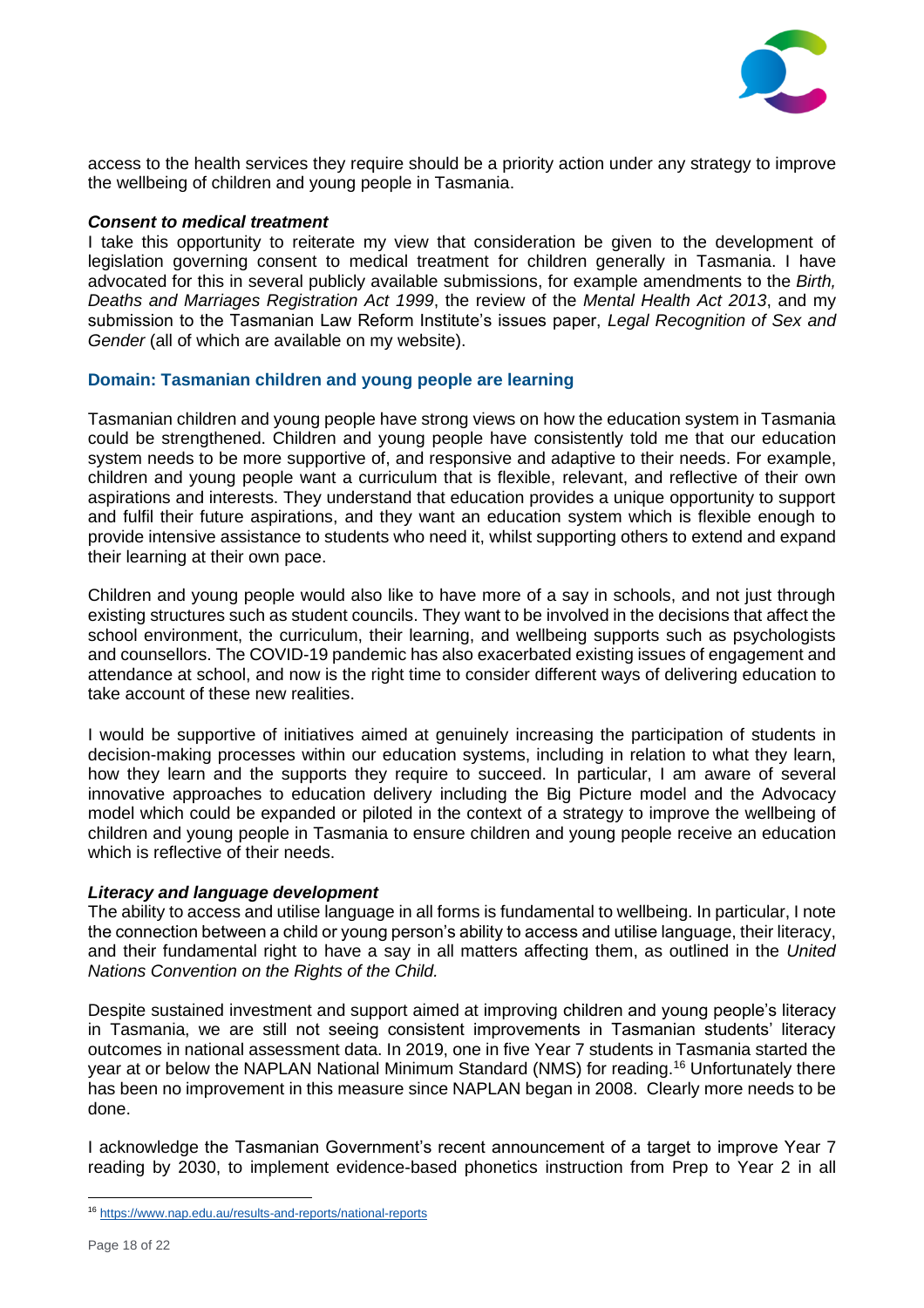

government schools, and to set up an expert advisory panel to oversee the development of a community-wide framework to improve literacy in Tasmania. A specific target or targets to improve literacy should be incorporated into any strategy to improve the wellbeing of children and young people in Tasmania. This should be accompanied by actions to achieve sustained improvements to literacy. For example, schools should be equipped to adopt a more diagnostic approach to literacy for each individual child and resourced to respond with appropriate interventions.

# *Working Together to Support Early Learning*

Given the rapid and significant brain development that occurs between birth and the age of five, the early years are critical to embedding lifelong learning and wellbeing. This period of growth and development can be supported by providing quality, play-based learning for all children through our early childhood education and care system. There is an opportunity to overhaul the provision of early learning in Tasmania and for the Government to place more value on and provide greater support for play-based learning by making it, in partnership with the Early Childhood Education and Care Sector, universally accessible and integrated to our public education system so that all children can benefit. Provision of early learning opportunities for all Tasmanian children is key to achieving positive child wellbeing outcomes and a solid and broad foundation for lifelong learning for all Tasmanians.

The pilot program *Working Together for 3 Year Olds* was first rolled out in 2019 and has provided support for 55 children to be enrolled in 10 early learning centres across Tasmania. Following positive findings across the pilot evaluation, including its effectiveness in preparing children for school, the initiative was expanded in 2020 and further in 2021. This program is clearly working to support more children to engage in early learning opportunities in Tasmania. Initiatives to promote and support early learning opportunities for children should be a priority action under any strategy to improve the wellbeing of children and young people in Tasmania.

# *Student Wellbeing Survey*

I acknowledge and support the continuation of the Department of Education's Student Wellbeing Surveys. These surveys are a key tool for measuring student wellbeing across Tasmanian Government schools. I am also supportive of ideas to extend or modify the survey to collect information outside of government schools (i.e. independent and Catholic schools) and beyond learning environments (i.e. whole of population) as outlined in the Discussion Paper. There would also be value in further disaggregating the data collected through the survey to identify areas of improvement at the systemic level, for example for Tasmanian Aboriginal children, children in OOHC, and children with a disability.

# **Domain: Tasmanian children and young people are participating**

During CCYP consultations with Tasmanian children and young people they have told me that their participation in community activities is hampered by the availability of activities (particularly in more rural or isolated areas), a lack of infrastructure such as parks, sporting infrastructure and pools, the cost of activities and a lack of transport to access them. Whilst initiatives such as "Ticket to Play" have received good feedback from those who are eligible, there is a clear desire for a more multifaceted approach to addressing the range of barriers to participation - and not simply cost.

One of my key functions as Commissioner is to promote and empower the participation of children and young people in the making of decisions, or the expressing of opinions on matters, that may affect their lives.<sup>17</sup> This domain is therefore key to encouraging and empowering children and young people to participate in all aspects of their lives; their family, their school, their community and their state and country. An important part of participation is supporting children and young people to be a genuine part of conversations and decisions that affect them. Providing children and young people

<sup>17</sup> *Commissioner for Children and Young People Act 2016*, s8(1)(e)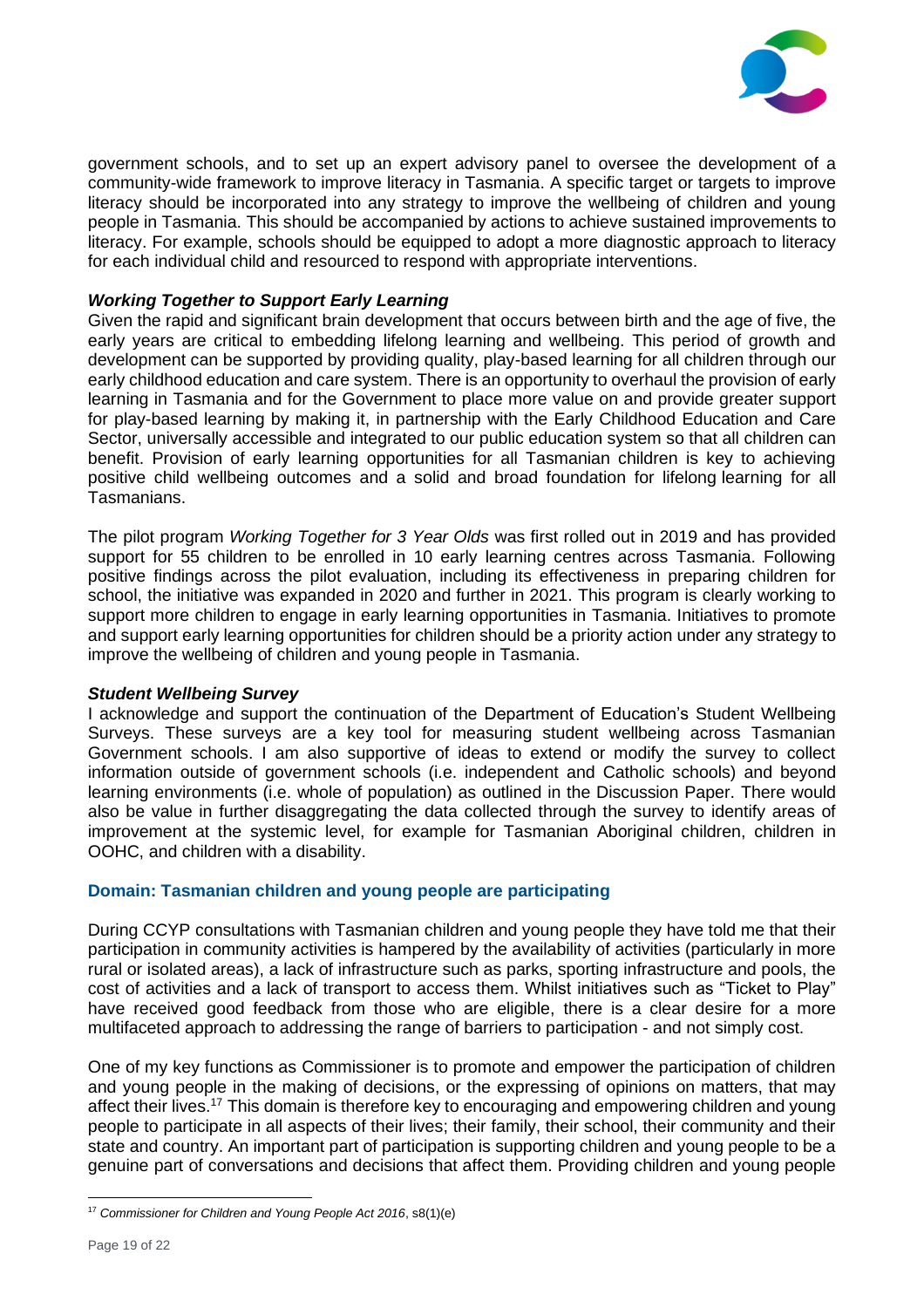

with opportunities to learn how to participate, question, and improve society and democracy is an important part of becoming an active and engaged citizen.

## *Empowering children and young people to participate in decision-making*

Children and young people can, and indeed have the right to, contribute their unique experiences, insights and opinions to decision-making processes that affect them. By actively empowering children and young people and providing them with opportunities to inform decision-making, we enable them to build upon their existing strengths, knowledge and confidence, so they are better equipped to speak up and have a greater say in all matters that affect them.<sup>18</sup>

I note the inclusion of the CCYP Ambassador Program and my role as advocate for young people in AYDC as initiatives under this domain in the Discussion Paper. In 2021, I will be continuing the CCYP Ambassador Program in its current form, which provides an opportunity for children and young people to have their voices heard on how things could be improved for children and young people in Tasmania.

Despite the success of the CCYP Ambassador program, participation remains limited to a core group of around 150 young Tasmanians who are able and supported to participate. Greater effort is now required to embed systemic mechanisms, available to all children and young people, to empower more young Tasmanians to have a say on matters that are important to them, and participate in decisions which impact on them now and into the future.

As a key action of a strategy to improve the wellbeing of children and young people in Tasmania, the Tasmanian Government should fund a new way for all children and young people in Tasmania to be involved as ambassadors and participate in decisions that affect them at the local and state level. This could be achieved through a new CCYP interactive digital platform and associated educative programs for adults to better empower children in schools, in homes, and in the community. A platform such as this would provide greater opportunities for children and young people to have a say on issues that affect them, to contribute to the work of the Commissioner, as well as resources and activities to increase their participation in decision-making in their family, school and community.

#### *Access to information and advice about the law*

Children and young people can experience a range of legal problems but often lack knowledge about their legal rights, and experience barriers to obtaining information or advice including uncertainty about how to access it. A strategy to improve the wellbeing of children and young people in Tasmania should aim to address barriers faced by children and young people in accessing child-friendly legal information, advice and representation.

For example, I have been made aware that children appearing before out-of-hours courts across Tasmania, but particularly in the North and North-West, cannot readily access legal representation. Many children in conflict with the law already face a range of communication and other barriers to accessing justice which can be exacerbated by a lack of access to legal representation.

The availability of timely and effective legal representation and advice for children appearing before out-of-hours courts is just one essential part of a far broader approach to facilitating children and young people's access to legal information, advice, support and assistance. I would also generally support greater access to child-friendly legal information and advice, including through schools, via a collaboration between the Department of Education and Tasmania Legal Aid.

<sup>18</sup> Commission for Children and Young People (Victoria), *Empowerment and Participation – A guide for organisations working with* [children and young people, 2021](https://ccyp.vic.gov.au/assets/resources/Empowerment-and-Participation-Guide/CCYP-Empowerment-and-participation-guide-for-Web.pdf)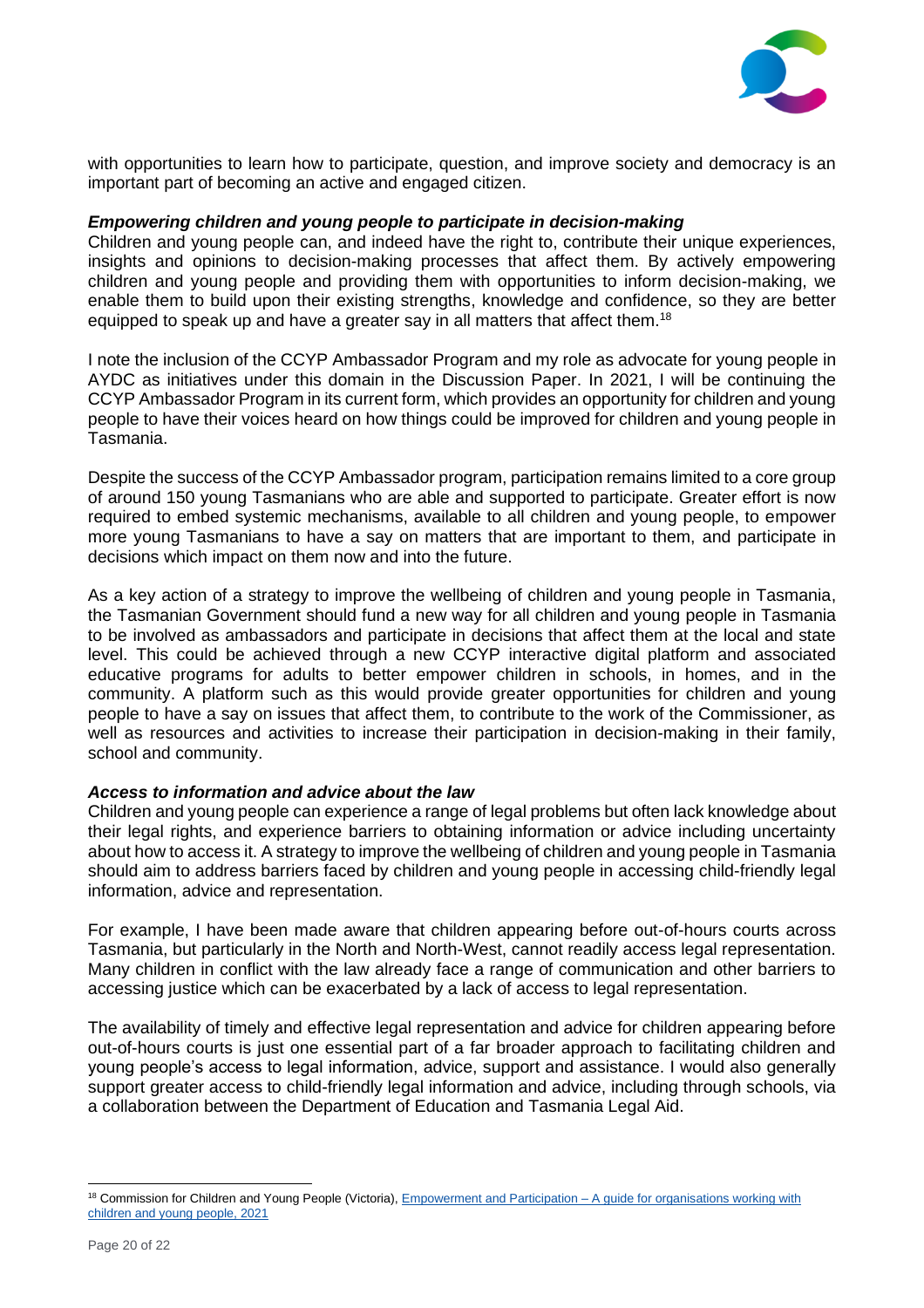

# *Digital inclusion*

The recent disruption to education and learning due to the COVID-19 pandemic has exposed the differences between those children and young people who can access, afford and use digital resources in ways that enable them to connect and use technology on and offline, and those who cannot. Despite schools returning to face-to-face learning in Tasmania, the reliance and emphasis on digital education tools and online remote learning will continue long into the future. Access to, the affordability of, and the ability to use and understand digital resources is essential for children and young people to engage effectively with not just school-based learning but whole life learning.

I therefore encourage further investment to address digital inclusion as a priority action under a strategy to improve the wellbeing of children and young people in Tasmania.

# **Domain: Tasmanian children and young people have a positive sense of culture and identity**

In addition to the programs listed in the Discussion Paper, there should be a broadening of initiatives to support children and young people to develop positive self-identity and self-esteem, a culture of respect, and feelings of belonging. During CCYP consultations with children and young people, they have told me that they want to live in a community that is free of racism and other forms of discrimination, and where diversity is recognised, respected and celebrated.

## *Bullying*

One of the clearest messages I have heard from children and young people since I started in the role of Commissioner (and which was again raised during my wellbeing consultations) has been how improvements can be made to addressing and responding to bullying at home and at school. For example, children and young people would like to see a zero-tolerance approach to bullying in schools, and for parents and teachers to be more proactive in addressing persistent bullying. During consultations, children and young people stated that current responses to bullying in schools are not always appropriate or sufficient and that new systems for dealing with bullying and psychosocial issues should be implemented consistently, monitored, and reviewed for their effectiveness. I have previously advocated for a whole-of-community response to bullying which I believe is the most effective way to reduce its occurrence and respond effectively when it does occur. I understand there is work underway to address bullying (particularly in the education sector). This work should be accelerated and better communicated as an action under any strategy to improve the wellbeing of children and young people in Tasmania.

#### *Respectful relationships*

I note the inclusion of respectful relationships programs in the Discussion Paper under the domain of Loved and Safe. In my opinion, these programs could also be included under the 'positive sense of culture and identity' domain, as they aim to encourage the fostering of a culture of respect, as well as equitable and respectful relationships. When consulting with children and young people across the state, I regularly hear that they want to learn more about gender, sexual diversity and gender equality. Given the current attention on issues of consent, sexual harassment and assault in Tasmania and nationally, I strongly encourage the Tasmanian Government to mandate a universal, consistent approach to teaching consent, respectful relationships and related matters in schools. It is important that respectful relationship education is embedded into the curriculum and a standardised approach is used in the classroom. By providing the most relevant, up-to-date and age-appropriate education on consent and related matters to promote respectful and equal relationships, we can prevent and address disrespectful attitudes that can lead to gendered violence and discrimination.